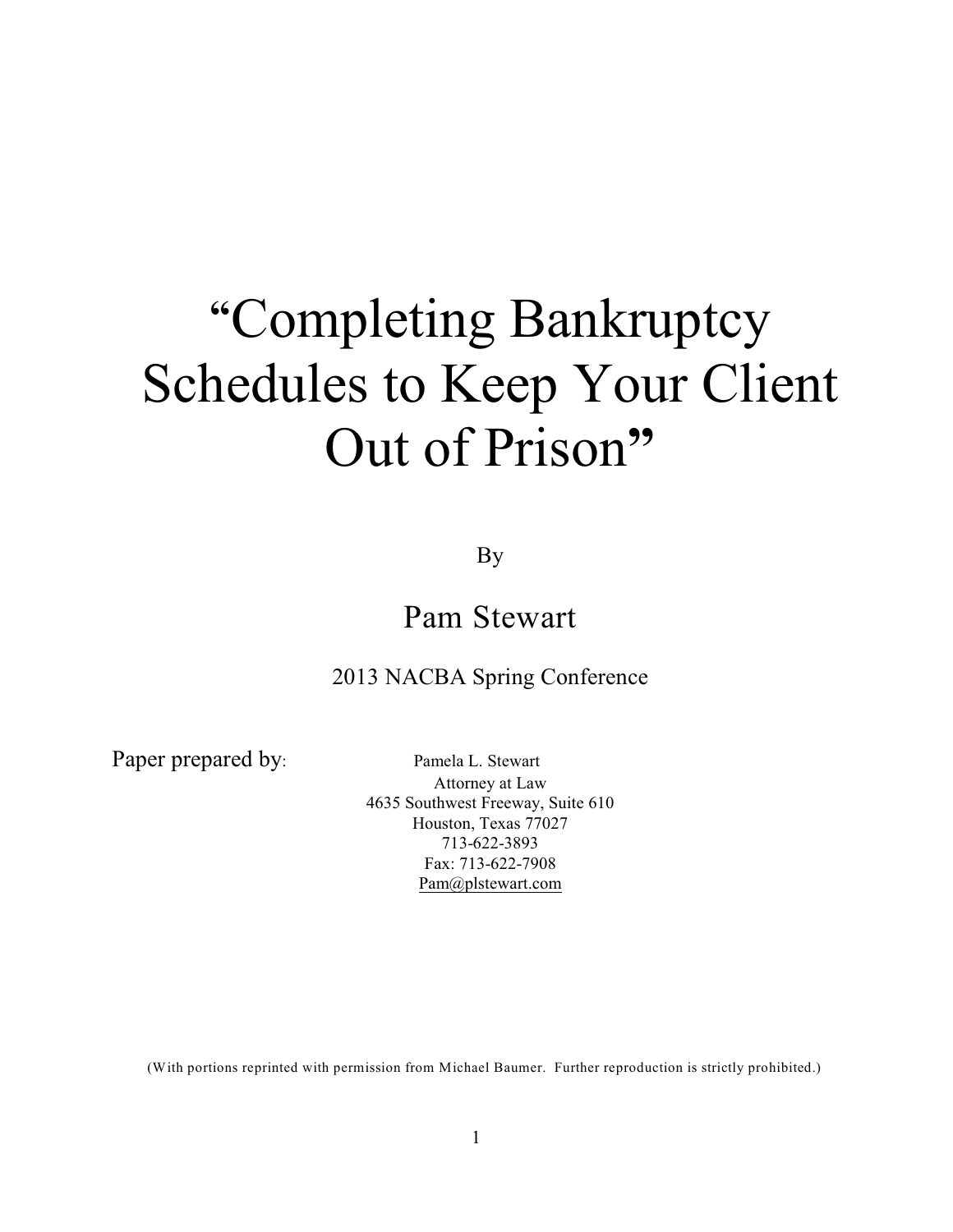# **Prepare Schedules This Way - Not That Way!**

We all make mistakes - but mistakes in bankruptcy schedules can haunt you and your client! Your client may even be denied a discharge due to mistakes in the schedules. Bankruptcy, even what seems to be a simple case, can be complicated. Consumer bankruptcy practitioners need to know a lot about so many areas of law - credit cards and personal loans, divorce and family law, taxes, means testing, house and car loans, exemptions, fraud, discharge and dischargeability, criminal law, litigation, ethics, and a whole host of other things.

Add to this mix, clients' sloppy records and the need to file an emergency filing due to a pending foreclosure or repossession. Hasty filings often lead to sloppy schedules and statements being filed with the court.

Remember, the court looks to us as attorneys to ensure that what the court is seeing is the truth. We are the first line of defense against dishonest clients - and no one is in a better position to determine whether the schedules are truthful or not than the bankruptcy attorney. The 341 Meeting of Creditors is not the place to have someone proof read your schedules.

Non-filing spouses. You must list assets of non-filing spouses. As Charles Chestnutt, an attorney in Dallas said, "One does not choose not to disclose because that property is not property of the estate, because whether it is property of the estate is not up to the lawyer; it is up to the judge. And it stands to reason that if any issue is up to the judge, it should be disclosed." A debtor in Houston was recently sentenced for failing to disclose the non-filing spouse's assets.

Where do you begin? Read the Bankruptcy Code, Bankruptcy Rules and your Local Bankruptcy Court Rules.

# **Petition**

First, you need to understand venue and residency requirements. Venue is governed by 28 U.S.C. § 1408. Where has the debtor resided for the last 91 of the 180 days? Venue for filing a case is a different issue than the issue of which state's exemptions will apply.

Use the debtor(s) full legal name - not nicknames. People tend to want to use whatever they go by - BJ when it is really William James. Don't forget Juniors and IIIs.

If a married couple with different last names, verify they are married. Finding out a the creditors meeting is not the time to discover they are not married.

If the client is female, ask if she has had a different last name in the last six years. (Maiden or prior married.)

If the debtor has had a dba in the last six years, list it - even if the debtor has never used the name.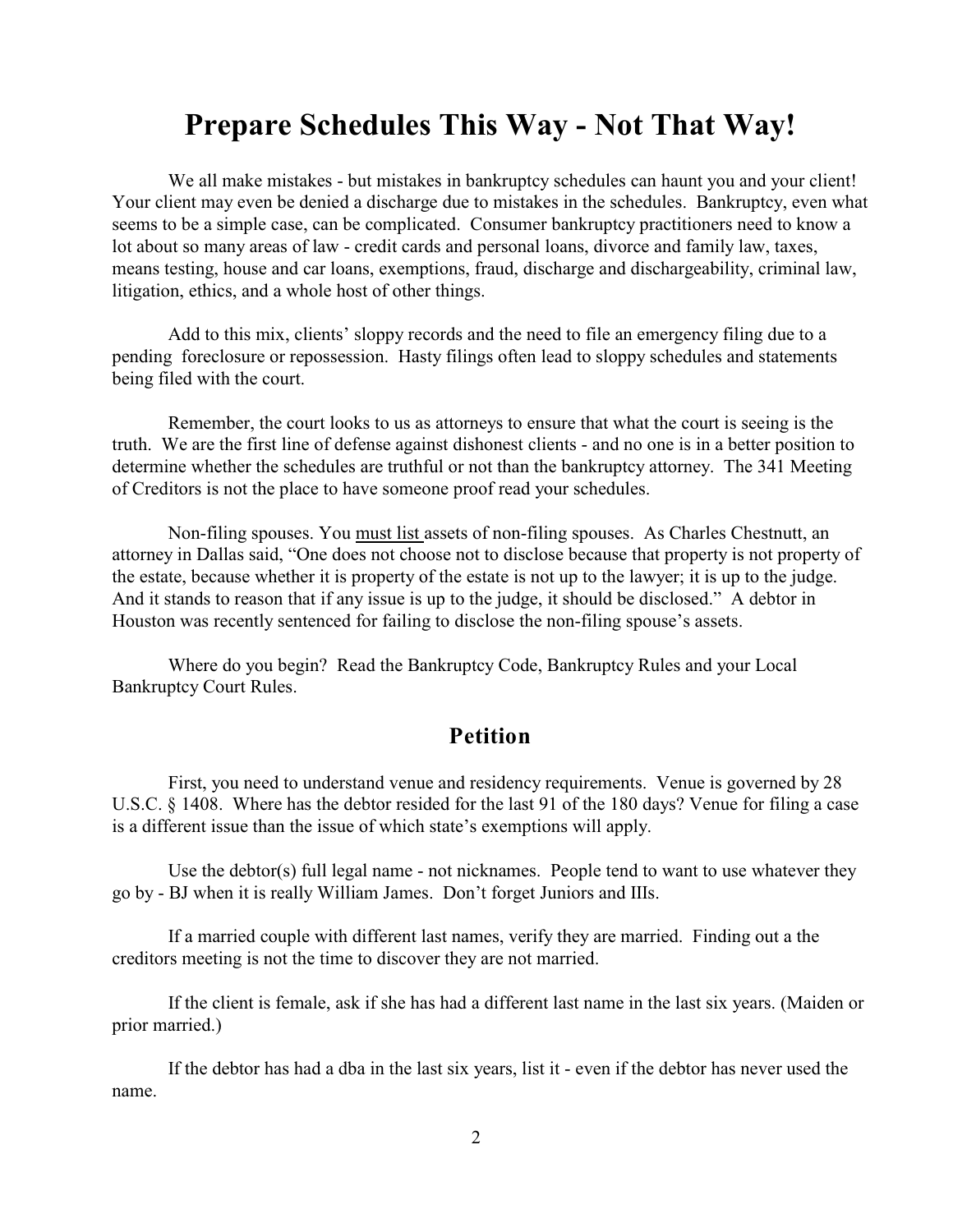Make sure the social security numbers are correct. It is a good idea to double check them when they are typed in and then make the clients check again when they sign their documents. Also, ask your client if he/she has used another Social Security number or Tax ID number. If so, they should also be disclosed.

Make sure your client understands that their mailing address is where the mail on their bankruptcy case is going to be sent. I have had several clients who used their office address as their mailing address because they didn't want their kids to know they were filing and then got upset when their secretary opened their bankruptcy notice.

Verify if your client has filed a bankruptcy case in the last eight years. If so, make sure to list all of the cases even if you have to type in "See addendum" and attach an addendum listing the previous cases. This is a common omission in Chapter 13 cases and the trustee needs to know because some courts limit the time in a second Chapter 13 by the time spent in a prior Chapter 13. It may also make the debtor(s) ineligible for a Chapter 7. It is not uncommon to get a couple who were married in the last few years and one of them filed less than eight years so they can't file a joint Chapter 7 yet.

If there has been a previous case, you may want to use the **Prior Case Filing** checklist to determine that the case can be filed and, if so, which chapter.

# **Schedules**

The debtor has the clothes he or she is wearing to your office; if they have jewelry on - it goes on the schedules (if he owns it -Schedule B or if the jewelry belongs to someone else, the jewelry should be listed on SOFA # 14).

#### **Schedule A - Real Property**

*Every* debtor has *some* real and personal property - even if he or she is living in a car! The description should include the legal description, then the street address. Also, be clear about the ownership interest. For example, is it jointly owned, life estate, etc.

If the debtor is owner financing property, the note and deed of trust should be listed on Schedule A. Include the payoff amount of the note, and the present value of the note.

See Sections 301, 302 - Order for Relief, Rule 1003, Official Forms 1

### **Schedule B- Personal Property**

*Remember, if the client doesn't list the property, the client doesn't get to exempt it. Also, make sure the values you list on Schedule B match the values you list on Schedule D.*

*B.1. Cash*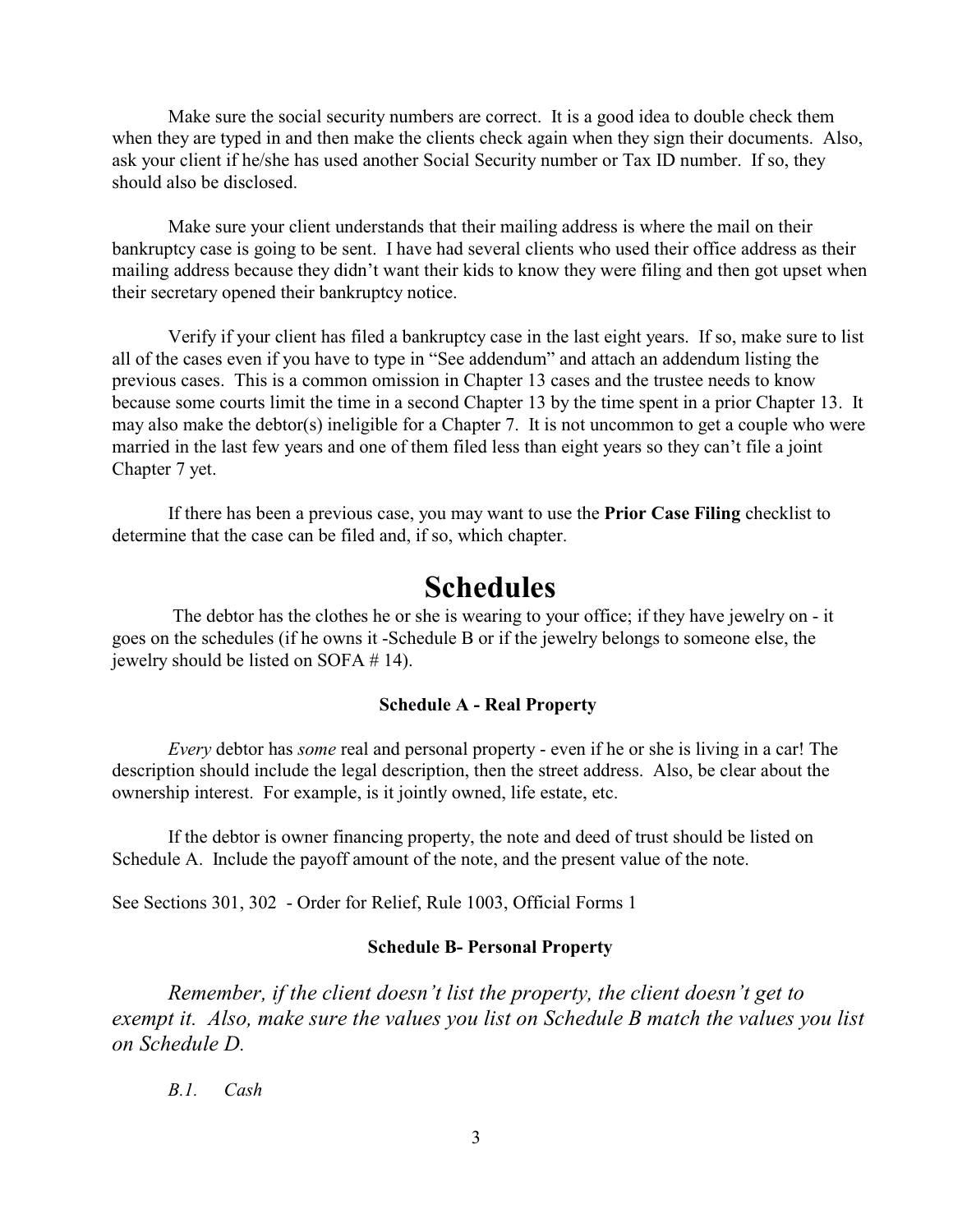Everybody has cash, even if it is only 13 cents in loose change floating around in the bottom of the sofa.

#### *B.2. Bank Accounts & PayPal Accounts*

Very few clients have no bank account. If they don't put one down, ask. If the client has a car loan or a credit card or signature loan through a credit union, they at least have a "share" account. This is just a savings account, but it is an account that needs to be listed. A lot of clients will list an account on SOFA # 11 with no date. When you ask when they closed the account, they will say "Well, I haven't really closed it yet." If they really haven't closed it yet, but they are going to, and they haven't gotten around to it yet, then they really haven't closed it and it goes on Schedule B. If they really did close it, it goes on SOFA # 11. Don't put \$100.00 on Schedule B - it is very rare for the amount in the account to be a round number. Check online to see what the balance is in the account.

Ask if your client has a PayPal account. If so, ask if they have any funds in that account. If yes, then it should also be listed here.

# *B.3. Security Deposits*

If they lease a house or apartment, they probably have a deposit. Clients frequently omit lease deposits. Ask. Also ask if they have security deposits with any of the utility companies. Clients forget. Michael Baumer, a bankruptcy attorney in Austin, Texas had a client who put down a \$5,000 deposit on a house lease. It was really a lease with a purchase option and the \$5,000 was the option down payment. None of this came out until he asked if they had a deposit with their landlord because they left it blank of his form.

# *B.4. Household Goods*

Itemize. You don't get to put "household goods - \$5,000.00". The issue here is federal exemptions which not only have a cap on the category, but a per item limit as well. If you don't itemize, you deserve an objection to exemptions.

Make sure your clients understand that they are supposed to use the current market value of the property. The actual definition in the Code is the price a retail merchant would charge taking into consideration the age and condition of the property. For most household stuff, the only retail merchant would be Goodwill or the Salvation Army. Frequently, debtor attorneys tell their clients to use "garage sale values". This is not a fair market value if it is not the type of property you would sell through a garage sale (i.e., art or antiques).

You may want to include a "miscellaneous household goods" at the end and put in a dollar amount based upon how much other stuff the client has. The more stuff, the more miscellaneous. This is kind of a catch all - cover your bottom line.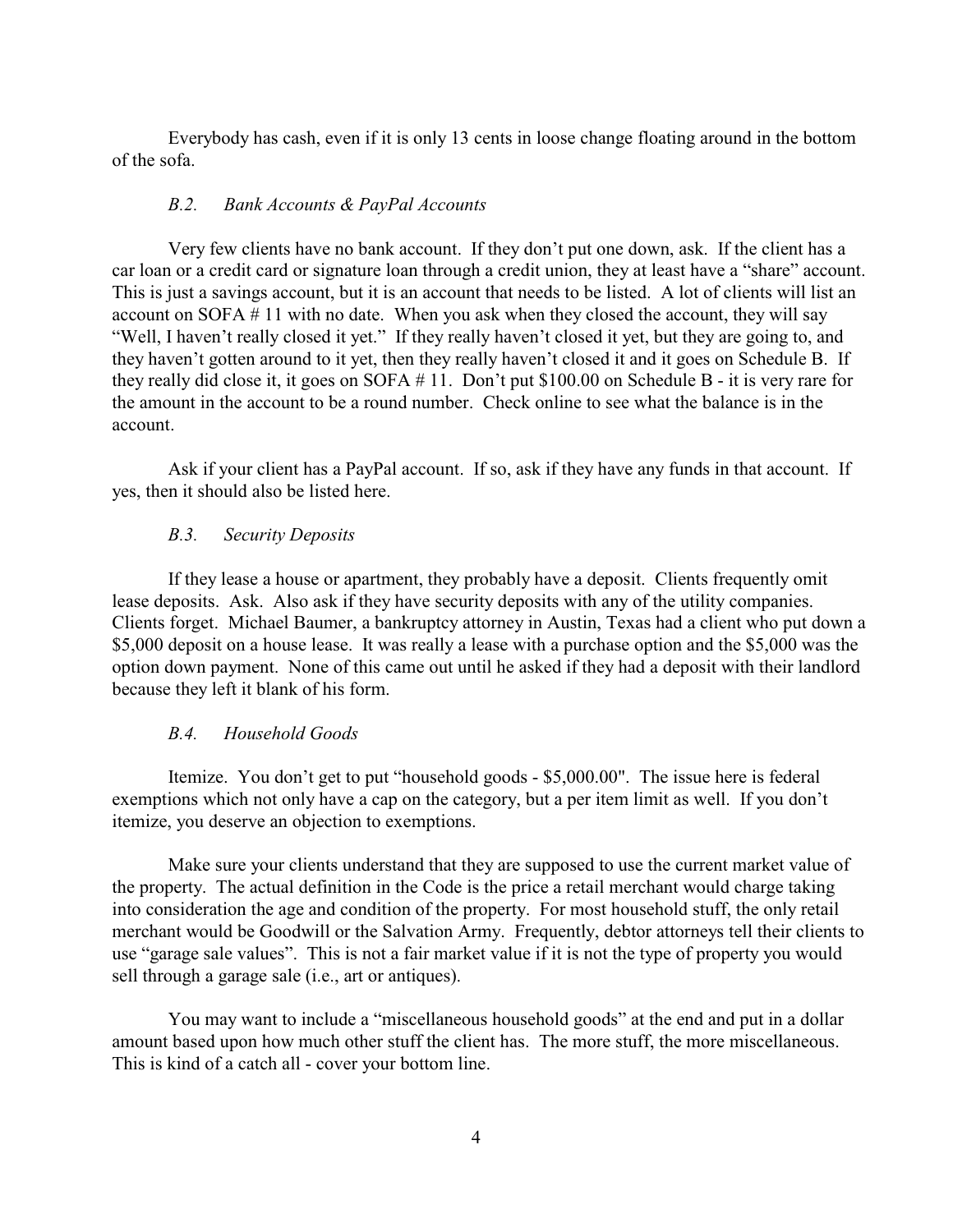#### *B.5. Books, Art, Collections*

I have a list under this category in my homework package (books, CDs, DVDs, videotapes.) It is amazing how many clients put "none" or skip over these items. When I ask, they usually say "I think I have a Bible somewhere." A Bible is a book! My homework package also has a place for clients to put CD player, VCR, DVD player, etc. - but no CDs, videotapes, DVDs and so on. When I ask, they usually say something like "oh, yeah - we have at least 100 CDs." Most people leave art blank. It may be from WalMart, but it is "art".

# *B.6. Wearing Apparel*

I list: "Men's clothing consisting of suits, slacks, jackets, shirts, shorts, jeans, belts, shoes, ties, tshirts, robes, coats, and undergarments" and a value the client gives me.

"Women's clothing consisting of suits, skirts, dresses, blouses, shirts, pants, shorts, coats, handbags, hosiery, socks, shoes, lingerie, hats, jeans, belts, and scarves" and a value the client gives me.

"Children's clothing" and a value the client gives me.

If the client gives me an exorbitant value, i.e., \$500.00 for clothes- I inquire further and ask about the brands they buy. Used clothes are truly worthless, but if you put \$100 per month for clothing on the budget (Schedule J) and total clothing valued at \$25.00 per person, the UST may complain at the 707(b) hearing.

Also, clients like to leave wearing apparel blank. Don't fall for it. Chapter 7 trustees have been known to ask debtors whose clothes they are wearing at the 341 meeting when the schedules say "none".

# *B.7. Furs and Jewelry*

Itemize jewelry if you have big ticket items, i.e., the wife's wedding ring is valued at \$5000.00. A lot of debtors (men in particular) tend to have a cheap watch and a cheap wedding ring. You can lump the little stuff. Even if your female clients itemize, it is a good idea to throw in "misc. costume jewelry" and an amount to cover all the \$10 earrings. Make sure your clients are realistic about jewelry values. Clients always want to tell you that the wedding ring they paid \$3000 for is worth twice that much because "that's what it appraised at". The appraisal came from, surprise, surprise, the guy who sold them the ring and told them what an incredible deal he was giving them. That ring that "appraised" for \$6000.00 that they bought for \$3,000 is now probably worth \$1500. Clients tend to leave this blank, too. I often will suggest to my clients to go to a pawn shop to find out the value.

# *B.8. Firearms, Sports, and Photography Equipment*

If the clients have guns, make them itemize (list by make and model), and I mean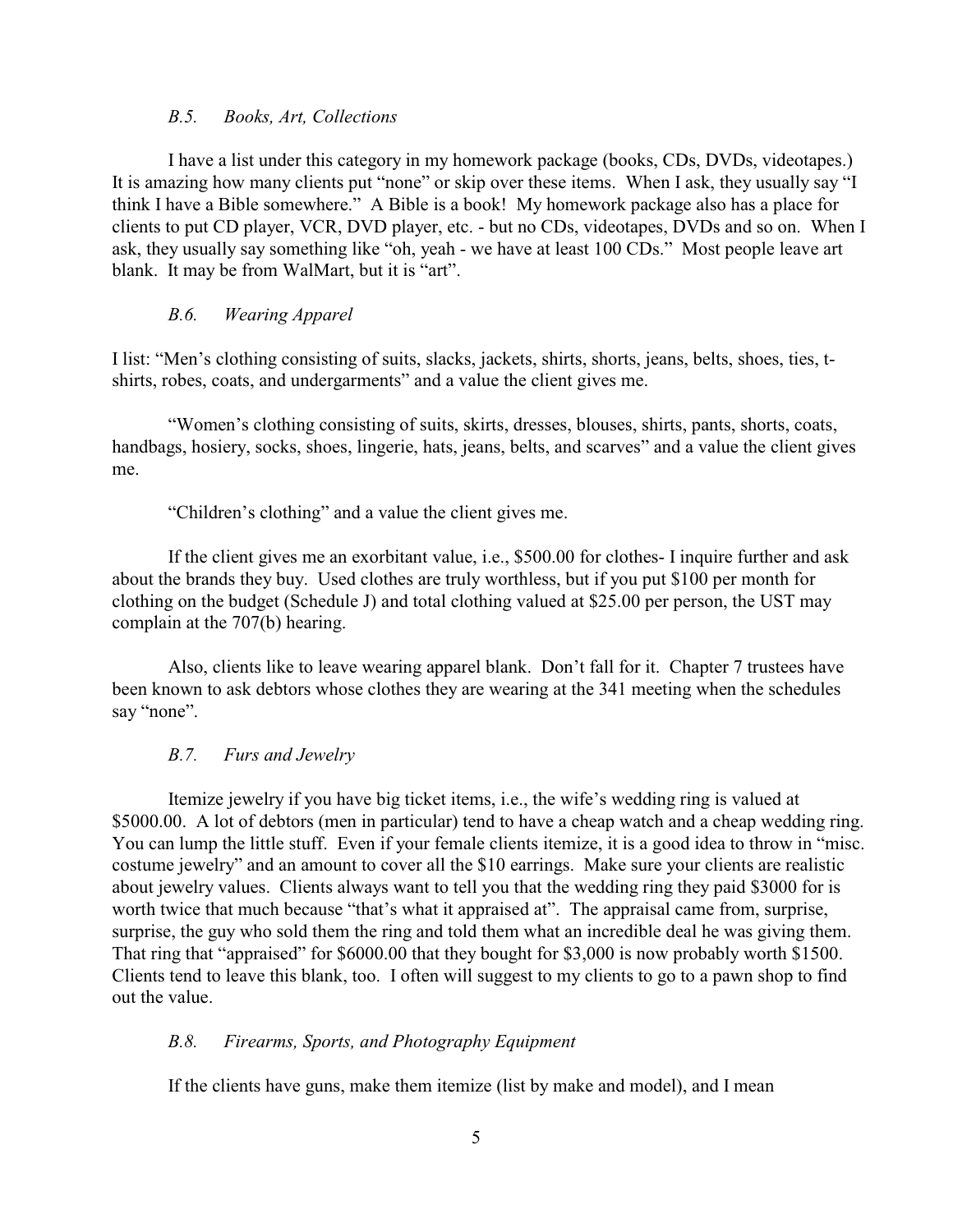"Remington 30.06", not "rifle". Make sure your clients are realistic about values. I have seen Chapter 7 trustees tell debtors "\$250 for a Whosawhatsit 30.30? I'll give you \$250 for it right now." Also, don't forget to ask about ammunition.

If the debtor has kids and they don't list anything, ask. For instance, the debtor has a high school student who plays lacrosse - that equipment can be very expensive. And, that equipment should be listed on the schedules.

If the clients have a horse, they probably have a saddle and tack and feed.

# *B.9. Insurance*

Many people have term life through their employers. List it. It may not have any value, but it is property. I list the name of the insurance company, the face amount of the policy, and the name of the beneficiary of the policy.

If the client has a policy with cash value, ask if they have loans against it. If so, the insurer goes on Schedule D. Again, I list the name of the insurance company, the face amount of the policy, and the name of the beneficiary of the policy.

#### *B.10. Annuities*

We occasionally get a retirement annuity. I have had a few cases where the client's only source of income was listed as disability and I figured out that it was an insurance settlement. If the client says they are getting "disability", make sure that they mean social security or disability payments through their employer's insurance, not a personal injury settlement.

I also ask how long ago the annuity was set up. If it was recent, the trustee is going to inquire further. So ask your client for documentation regarding the annuity.

### *B.11. Education IRAs*

Not only are you suppose to disclose the Education IRA, you are supposed to file a "record" of the account with the court. (Section 521c)

#### *B.12. Retirement Plans*

Always ask about this. This is one of the most common omissions on our homework package. It is not uncommon to ask a client if they have retirement to have the client say "Not through my job now, but I have a little IRA from a job from ten years ago" or "Just my state retirement. I don't have a 401k or anything."

If the client works for a governmental agency, they have retirement. [Employee Retirement System for state or city employees. County and district employees retirement for county employees. Teacher Retirement for anybody who works for a school district. (Not just teachers.)] It is not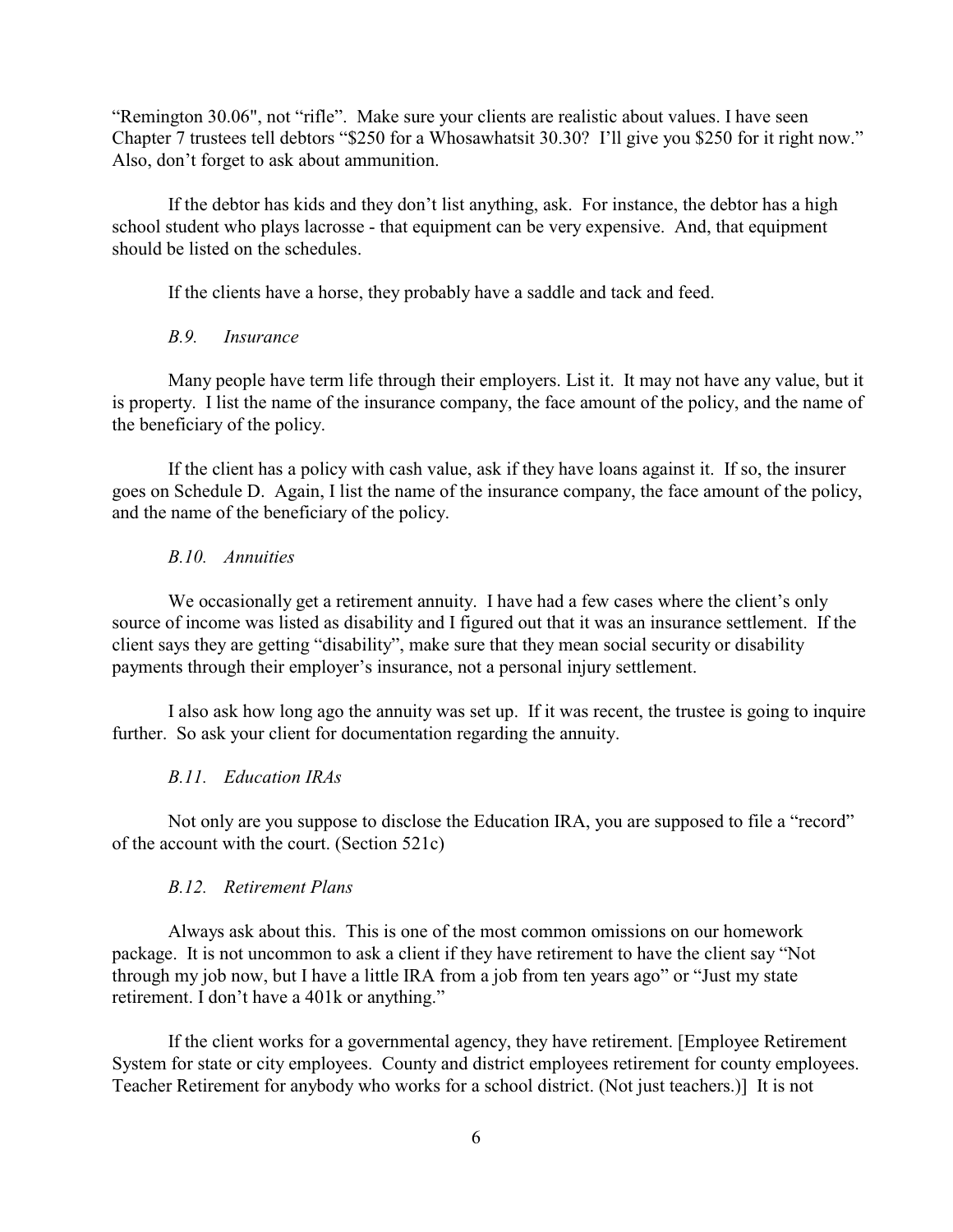uncommon to hear in a 341 meeting where the trustee says to other lawyer's clients, "I see you work for the state and your budget shows a payroll deduction for retirement, but you don't list a retirement plan" and the debtor says "well, yeah, I have state retirement, but I thought you couldn't take that."

Inherited IRAs are generally not exempt. You need to look at the case law for your state. Always ask your client if the IRA was inherited or if the debtor created the IRA.

Ask client for copies of the documents.

#### *B. 13. Stocks*

This isn't just IBM stock. I get a lot of clients who formed a corporation and then never did anything with it. They still own the stock in ABC Cattails, Inc., however, so you need to list it. Same for d.b.a.'s. If they "had" a corporation but shut it down, they still own the stock unless they formally dissolved the corporation.

Ask about ESOPS. Most ESOPs purchase stock at the end of each quarter, so even if the client sells all of their stock as soon as they get it, they do have the last two months of payroll deductions.

Ask about options. Provide as much detail as you can, i.e., DrKoop.com options, 250 shares at \$24/share exercisable 1/1/13; 250 shares at \$26.50/share exercisable 1/1/14, 250 shares at \$25/share exercisable 1/1/15; current market price \$3/share.

If the client has a business or corporation, he owns stock in that business and it must be listed.

#### *B.14 Partnerships and Joint Ventures*

Same as corporations. Just because it is inactive now (or never was active) doesn't mean you don't have to list it.

#### *B.15. Government and Corporate Bonds*

I get clients who are payroll deducting Series EE bonds for their kids. Ask about it. Use the current redemption value, not the face amount.

#### *B.16. Accounts Receivable*

Itemize. Indicate whether they are collectable or not. If the amounts are more than nominal or the list is long, bring the billing info to the creditors meeting to give to the trustee. (The trustee will need copies of invoices and contact info.)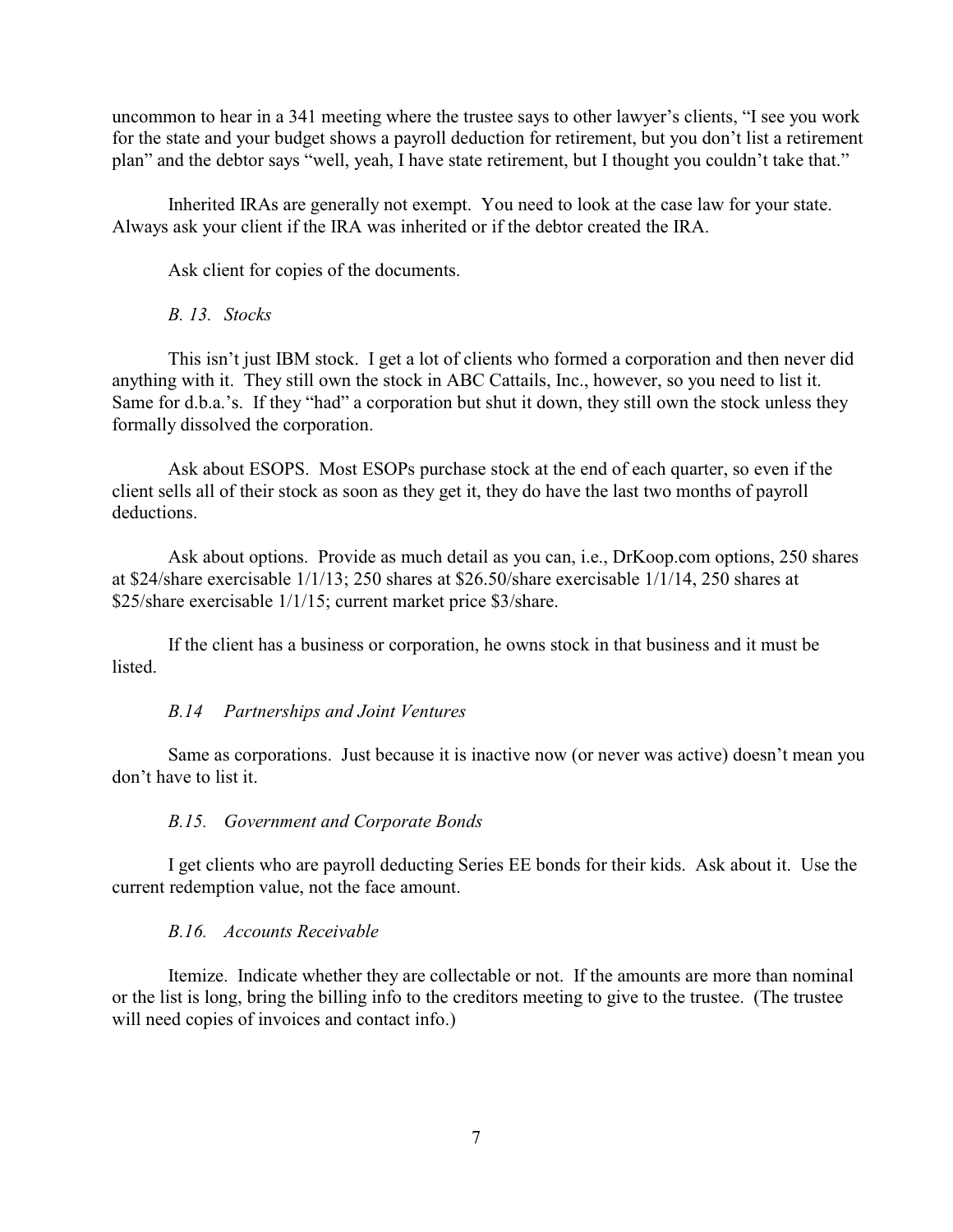#### *B.17. Alimony, Maintenance and Support*

If the debtor is receiving child support, you should list it here. If the payments are current, I list the value as \$0. If there is an arrearage, disclose the amount of the arrears, but I rarely use that as the value. If there is a large arrears and the obligor is not paying, it is probably uncollectible until the AG gets involved.

#### *B.18. Other Liquidated Debts Owed to the Debtor*

Towards the end of the year, (around October 1), I start listing tax refunds. For the amount, I use the amount of the prior year's refund unless there has been a significant change which would effect the amount of the refund (i.e., marriage or divorce, sale or purchase of a home). Obviously, if they have actually filed the return but haven't received the refund, I use the actual amount from the return.

We get a lot of clients who have loaned money to friends or family members. They need to disclose this as an asset, even if brother is a crack head and will never pay the money back.

I have actually had clients who are owed money on notes receivable. I usually find these on the tax returns.

#### *B.19. Equitable or Future Interests, Life Estates and Powers of Appointment*

While it is rare to see a power of appointment- they do exist - and usually with a ton of restrictions. Typically, the debtor's parents or grandparents established a testamentary spendthrift trust and the debtor is entitled to receive income (subject to the spendthrift provision) during their lifetime and is entitled to make a testamentary appointment of who gets the money after they die, but it has to be their lineal descendants or a charity. Good luck with coming up with a value.

#### *B.20. Interest in Estates and Life Insurance of Decedents*

Ask about this - and good luck getting a straight answer. Either the clients really don't know or they really don't want to tell. ("I inherited my parent's house with my sisters, but we never transferred the title so I don't really own it and I can't do anything to screw this up for them." ) I really do understand, but you still have to list it.

Look at the documents. A colleague of mine had a client come in who was the residuary beneficiary under his father's will. Mom had a life estate, but was only entitled to receive the income during her life. She was not entitled to deplete the principal. Sonny boy was the sole heir after Mom. Current value of the estate assets: slightly in excess of \$2,000,000. He really didn't understand that this was an "asset". (Another lawyer had told him that his creditors "couldn't get at it". I am sure that other lawyer's malpractice insurance was not going to pay the current lawyer's malpractice claim if he took the first attorney's word for it.)

This is one area where you seem to get the really weird stuff. A colleague had a client whose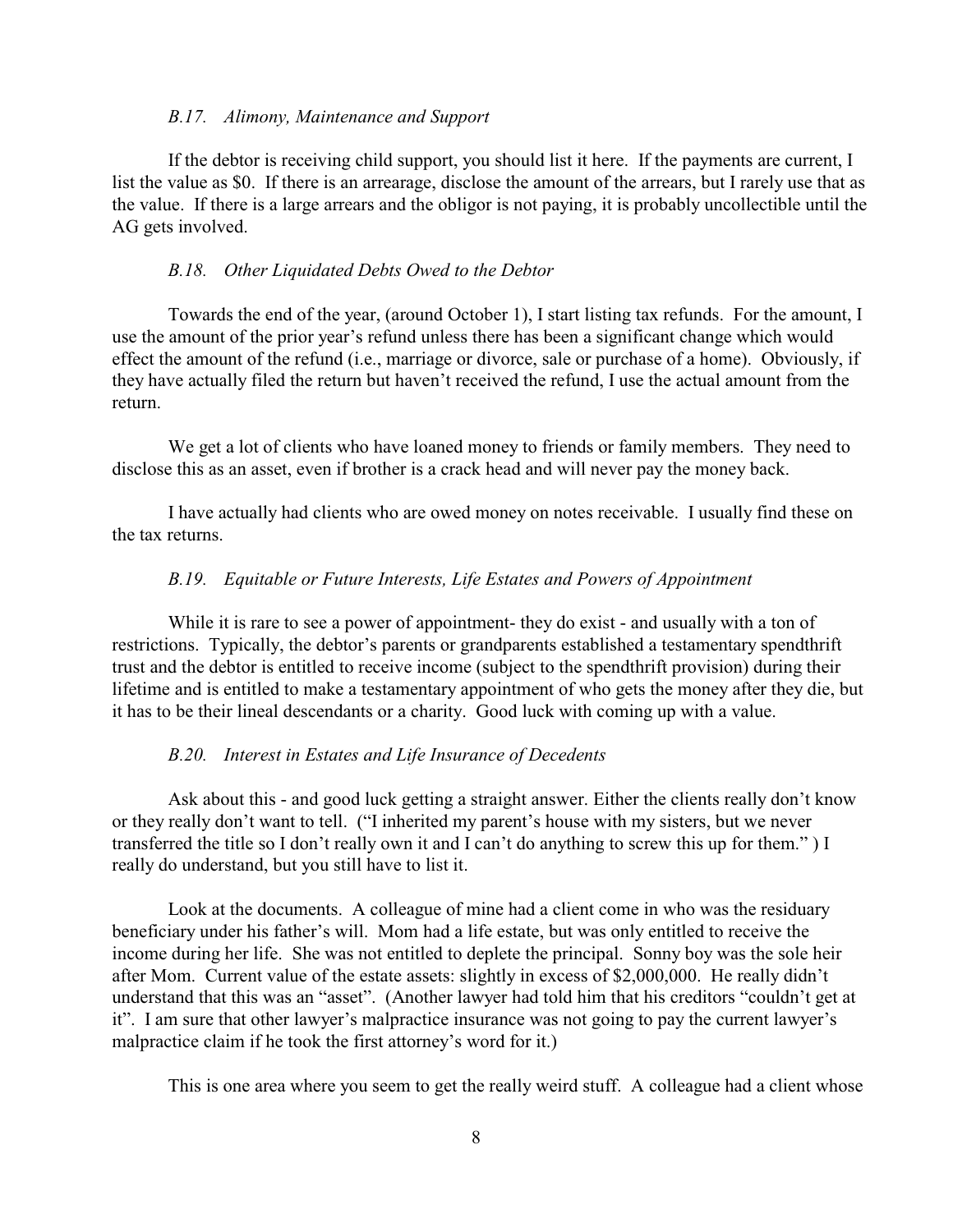father died intestate and left him a 1/4th interest in 10 acres on a lake in Minnesota that isn't even on a road and has no utilities, a house on leased U.S. Forest Service land in New Mexico where you lease the land and can make whatever improvements you want but you don't own them and can't transfer them, and Mom and Dad's house in El Paso that they sold on a contract for deed years ago and the buyer paid it off but Dad never signed it over. Any guesses for "current market value"?

#### *B.21. Other Contingent and Unliquidated Claims*

This includes tax refunds. If they know how much the refund is, it should go on B.18 because it is liquidated.

If the debtor is suing somebody or has been sued and filed a counterclaim, it goes here. If the debtor was in a car wreck and was injured, but "hasn't done anything about it", it goes here. If the client has an attorney, I give the name, address, and phone number. I disclose the amount of actual damages as of the date of filing (i.e., \$4000 medical, \$500 lost wages). For value for personal injury claims I usually use two times actual damages for car wrecks and three time actuals for other P.I. claims. (That's what P.I. attorneys tell me.)

If the client has other claims (breach of contract, tortuous interference, wrongful termination, sexual harassment), ask the state court attorney for a value and indicate in ( ) that the amount is only an estimate.

**\*\* Major disclaimer - I am not giving legal advice, but you need to be careful about what value you list and about disclosing the existence of the claim. Both can be construed as a judicial admission. If you fail to list the claim, your client may be barred from pursuing it later. (And, he could lose his discharge.) If you low ball the value so it fits under the federal exemption amount, the defense lawyer may get to waive it in front of the state court jury to limit damages. Remember, the schedules are signed under penalty of perjury.** 

#### *B.22. Patents, Copyrights, and Other IP*

Occasionally a songwriter or screenwriter comes through the door. Ask if they have ever sold anything. If so, do they have an agent? What is the current status of marketing? What does he think its worth? If not, ask them to guess.

#### *B.23. Licenses, Franchises, and Other Intangibles*

A lot of people have licenses for their professions. This includes plumbers, barbers, hairdressers, real estate agents - so we aren't special. Our licenses are just bigger and more expensive. List these even though they have no market value.

If you are filing for a small restaurant franchise, list the franchise even if the restaurant is closed. (Closing doesn't terminate the franchise although it is probably an event of default.) Make sure to list the franchisor on Schedule F.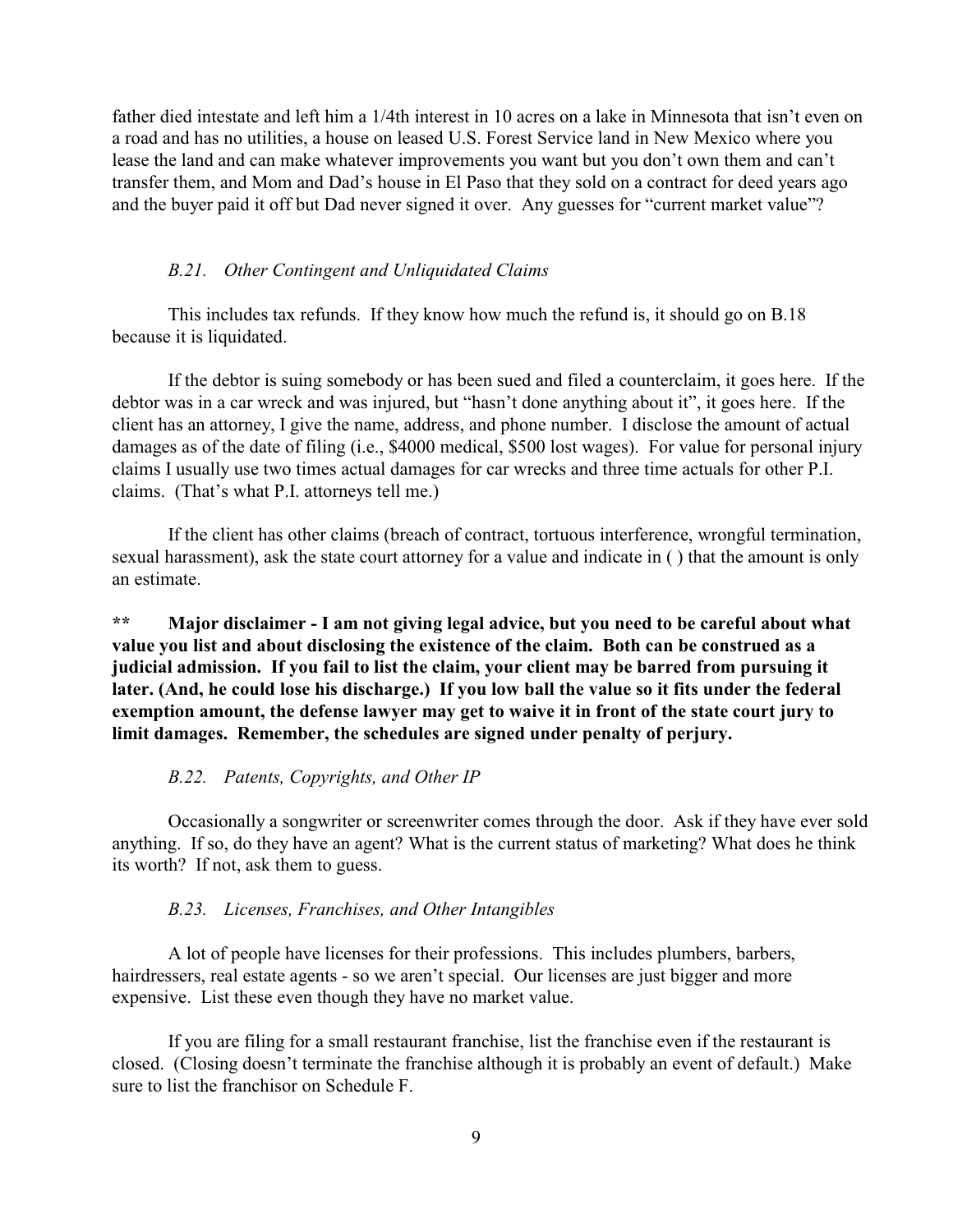Find out if there are license requirements to run the business. If so, they should also be listed here.

#### *B.24. Customer Lists*

If the debtor has/had a business, list "customer list", but don't provide any personal info. Inquire as to whether the customer list has a value. Pool route customer lists can be quite valuable.

### *B.25. Automobiles, Trucks and Trailers*

Check NADA and/or Kelly Blue Book. I have also had clients go to CarMax and get a written offer to buy the vehicle to get an estimate of value.

If the client owns a mobile home and it is financed separately from the land, list it here. If it is financed with the land, I list both on Schedule A.

Include VIN numbers on Schedule B.

A surprising number of clients own small utility trailers. If the client owns a place in the country and/or livestock, ask if they have a utility or stock trailer.

# *B.26. Boats*

This is another area where the client doesn't want to list the asset because "It's not in my name so nobody can prove I have it." The practical reality is that in most of these cases they either have no equity or they can wildcard it under the federal exemptions, so it doesn't matter anyway. (Advise the client it is a felony not listing it. It is also a felony for the attorney if he knows about it and doesn't list it, in case you are interested.)

#### *B.27. Aircraft*

Not an everyday problem. I have had one client in all the years I have practiced that had an airplane - luckily, it was owned by his corporation.

# *B.28. Office Furniture, Equipment and Supplies*

Itemize. If the client has a home office, I usually list this stuff as household goods. If the debtor actually has an office, this stuff would not be exempt under Texas law, but could be wildcarded under federal.

If the client has a dba, make sure you list the items in this section.

#### *B.29. Machinery and Equipment Used in Business*

We get a lot of construction workers and small contractors. I make them itemize the big stuff and let them lump the little stuff. For a carpenter, I would list the table saws or radial arm saws or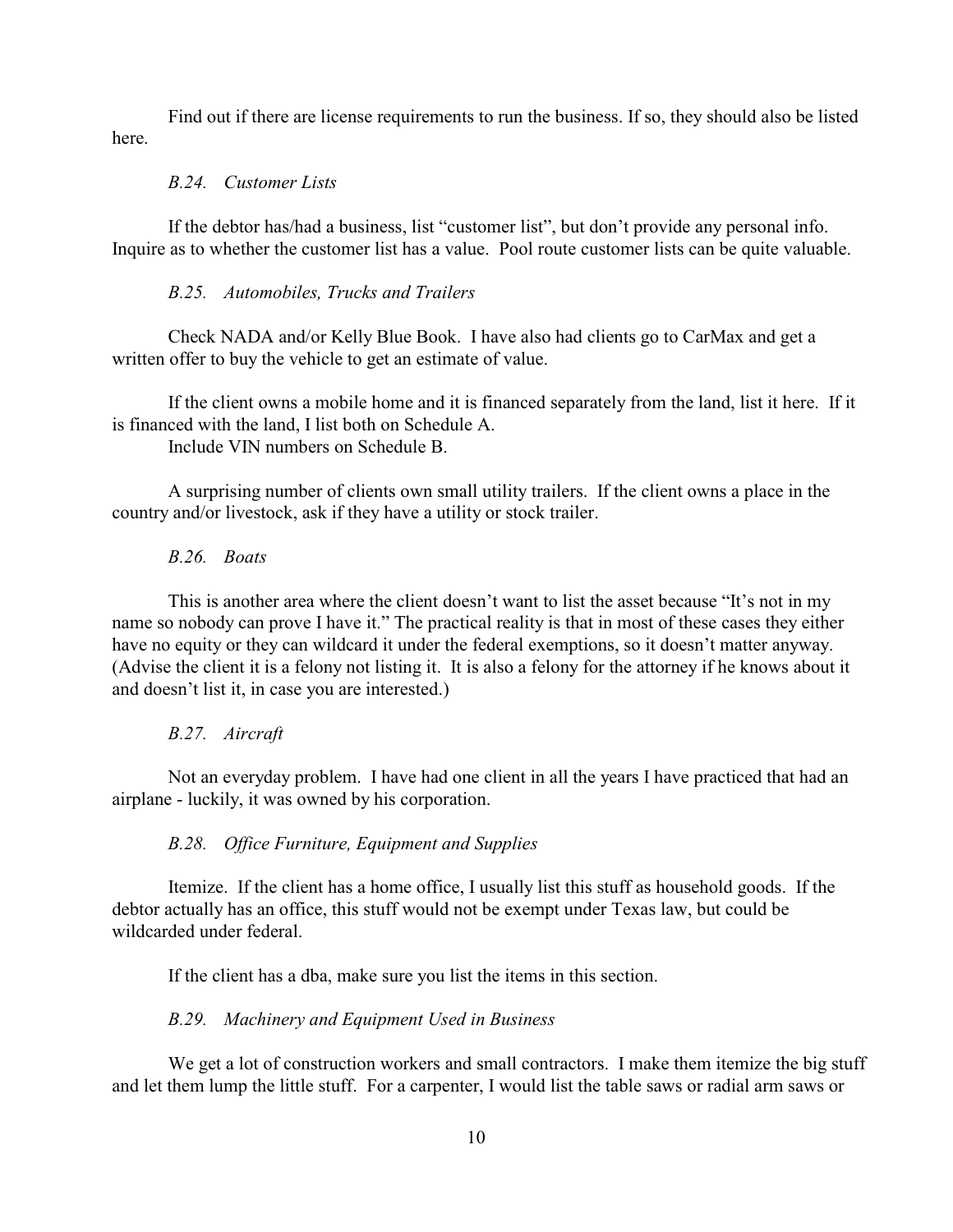nail guns individually, but lump all the hand tools.

Auto mechanics tend to have ungodly amounts of tools. Make sure to ask if they are financed. Snap On Tools and Mac Tools finance and they retain a pmsi.

#### *B.30. Inventory*

I usually do not itemize inventory, but ask my client to provide a list (this is usually just a printout from their computer) and provide it to the Trustee. These printouts are also helpful because they frequently show cost and retail.

#### *B.31. Animals*

Ask. Look at the budget. I get clients who put \$300 on their budgets for pet expense but do not list any pets. \$300 per month usually means horses or cows. If your client lists horses, make sure to list tack on Schedule B.8.

#### *B.32. Crops - Growing or Harvested*

This is rarely an issue unless the client is really a farmer.

#### *B.33. Farming Equipment and Supplies*

If the client owns 15 or 20 acres, there is a good chance they have a tractor and implements. If they just list a tractor, ask about implements.

#### *B.34. Farm Supplies, Chemicals and Feed*

If the client lists livestock, ask if they have hay. A lot of people buy it as they need it, but you get a discount if you buy a bunch at one time. If the client has several head of livestock they may have a bunch of feed sitting in a barn as well. Not a big deal, but list it.

#### *B.35. Other Personal Property*

List websites, domain names, frequent flyer miles, and gift cards here.

Anything else. There really shouldn't be a lot of anything else as all of the other questions should cover most of your clients possessions.

#### **Schedule C - Exemptions**

See Section 522. Your software should automatically calculate the exemptions. Make sure and explain to your clients what "not exempt" means. I regularly hear other lawyers' clients learn at their creditor's meeting that their tax refund is not exempt. This is not a good time for them to be finding that out. You do have to be careful about your software, however. For instance,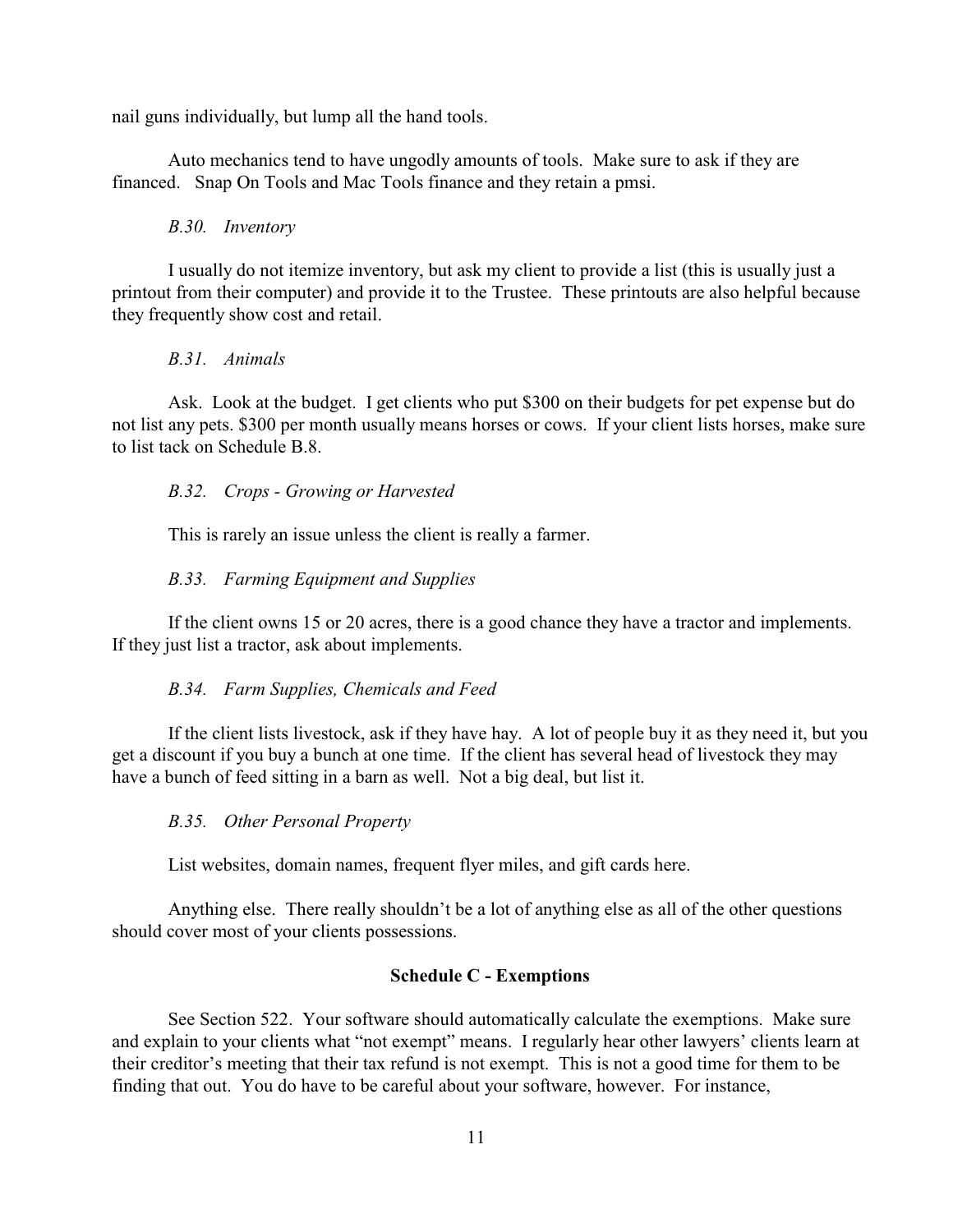BankruptcyPro doesn't limit you to two guns under state (Texas) exemptions, so you will happily type in your list of ten guns only to have the program tell you they are all exempt as sporting goods.

#### **Schedule D - Secured Creditors**

Fill in all the blanks. Name, address, account number, date incurred, value. Clients don't put the date incurred, but you need to ask. (What if they charged up just before coming to see you?!) The trustees commonly ask. This can be a significant issue in Chapter 13 cases especially with the 910 day rule on cars. Clients who just bought a used car and haven't made a single payment want to cram it down to NADA trade in. Debtors are invariably amazed to learn they don't get to do so (especially when their neighbor got to).

If the IRS has filed tax liens, list them here. If they owe taxes from more than a year or two ago, ask. (You may want to include a paragraph in your fee agreement that specifically excludes tax lien searches as your responsibility. But you should do a search to make sure it was filed in the correct county/parish.) If the IRS has filed a tax lien, they are secured (at least in part.)

If you are going to dispute the validity of a lien, check the disputed column. This is especially important if you intend to dispute the validity of the lien in another court after the bankruptcy case is over. You also don't want the Chapter 13 trustee to make distributions on a "secured" claim which is about to become an unsecured claim. If the debtor has been a party to a lawsuit, ask if they have any judgments against them. I usually list abstracts and non-purchase money security interests on Schedule F and put "MTAL" (Motion to Avoid Lien) under remarks.

If the client is going to surrender the collateral, I put "surrender" under remarks. This is intended to make it easier for the trustee (and to make the creditor's meeting go faster.) The Trustee will see a car on Schedule B, a secured debt on Schedule D and a list of expenses on Schedule J. If it's a Chapter 7, there will be a Statement of Intentions. If it's a Chapter 13, there will be a plan. If the debtor is going to surrender the vehicle and you put it on Schedules B and D, the trustee doesn't have to flip back and forth to figure out why it isn't on the budget.

If the debtor bought a car in the last two years, ask if there was a down payment or a trade in. If so, it should be listed on SOFA #10. If the debtor returned a car at the end of the lease, it should be listed on SOFA #5.

If the debtor has a car loan through a credit union, and they also have a signature loan or a credit card through the same credit union, the debts are almost always cross-collateralized so I list both debts on Schedule D and put "cross-collateralized with auto loan" under remarks.

#### **Schedule E - Priority Creditors**

If the debtor owes past due child support or taxes which are not only priority but nondischargeable, I put "nondischargeable" under remarks. The debtor will be hard pressed to say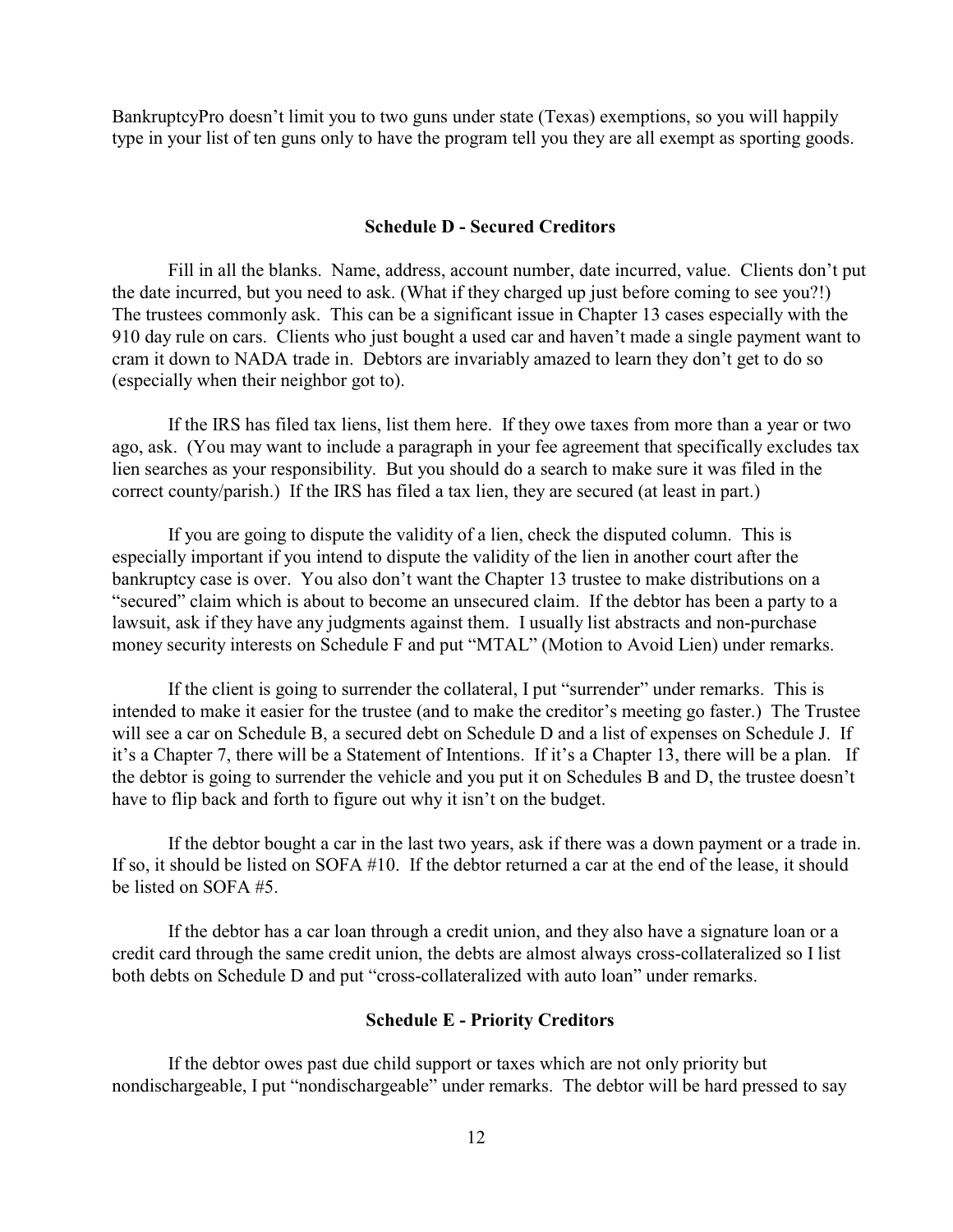you never told them the debt would not be discharged if it says it on the schedules.

Be careful about the three year limit on dischargeability of income taxes. Clients commonly forget that they filed for an extension. (The time runs from when the return was last due, not the date of filing.)

Be careful about the one year limit on priority and dischargeability of property taxes, especially on personal property. If the client lets the house go back, the lender will end up paying the taxes because the foreclosure doesn't cut them off. Mobile homes are different. You probably have two years of taxes that fit in the priority category. (The year of surrender and the prior year.) Most of the taxing authorities are fairly inconsistent about the allowance of a claim in a Chapter 13 and they will pursue collection of the not discharged claim after the Chapter 7 discharge is entered.

#### **Schedule F - Unsecured Creditors**

If there is a collection agency and/or an attorney pursuing the claim, I list all of them. Under "consideration" put "collecting for MBNA" and "Notice" for the amount. If the debt has been sold, list the original creditor with a zero dollar amount and under remarks put "assigned to LVNV Funding" and also list LVNV Funding with a dollar amount and under remarks put "assignee of Discover." If suit has been filed, list the clerk of the court and under account number put the cause number.

If the debtor has a nondischargeable student loan, I put "nondischargeable" under remarks. If they are going to pay the loan directly in a Chapter 13 (which you can't do in the Southern District of Texas), make sure to provide for it on Schedule J and in the plan in a Chapter 13.

If they owe money to Mom and Dad, Mom and Dad should be listed. The trustees commonly ask. ("Did you list everyone you owe money to, including family members?" It's a felony if not disclosed.)

#### **Schedule G - Executory Contracts & Leases**

If the debtor has an apartment pursuant to a lease, list it here. If the lease has expired and not been renewed, do not list it here. (It is now a tenancy at will.)

If the debtor has an auto lease, list it here. If there is a purchase option, (and for most of them there is a purchase option), list the car on B.25 and for the amount of the claim add up the remaining payments plus the option price.

If the debtor is leasing equipment of some sort (especially for a business), read the lease documents. A lot of these leases are disguised financing arrangements. If the debtor has the option to purchase the goods at the end of the lease for a nominal consideration (\$1 is common), it is not a true lease. This makes a huge difference in a Chapter 13 because the debtor can only assume or reject a lease, but they can cram down a secured claim. If it appears from the documents that it is a security agreement rather than a lease, list it on Schedule D, not as an executory contract. (Be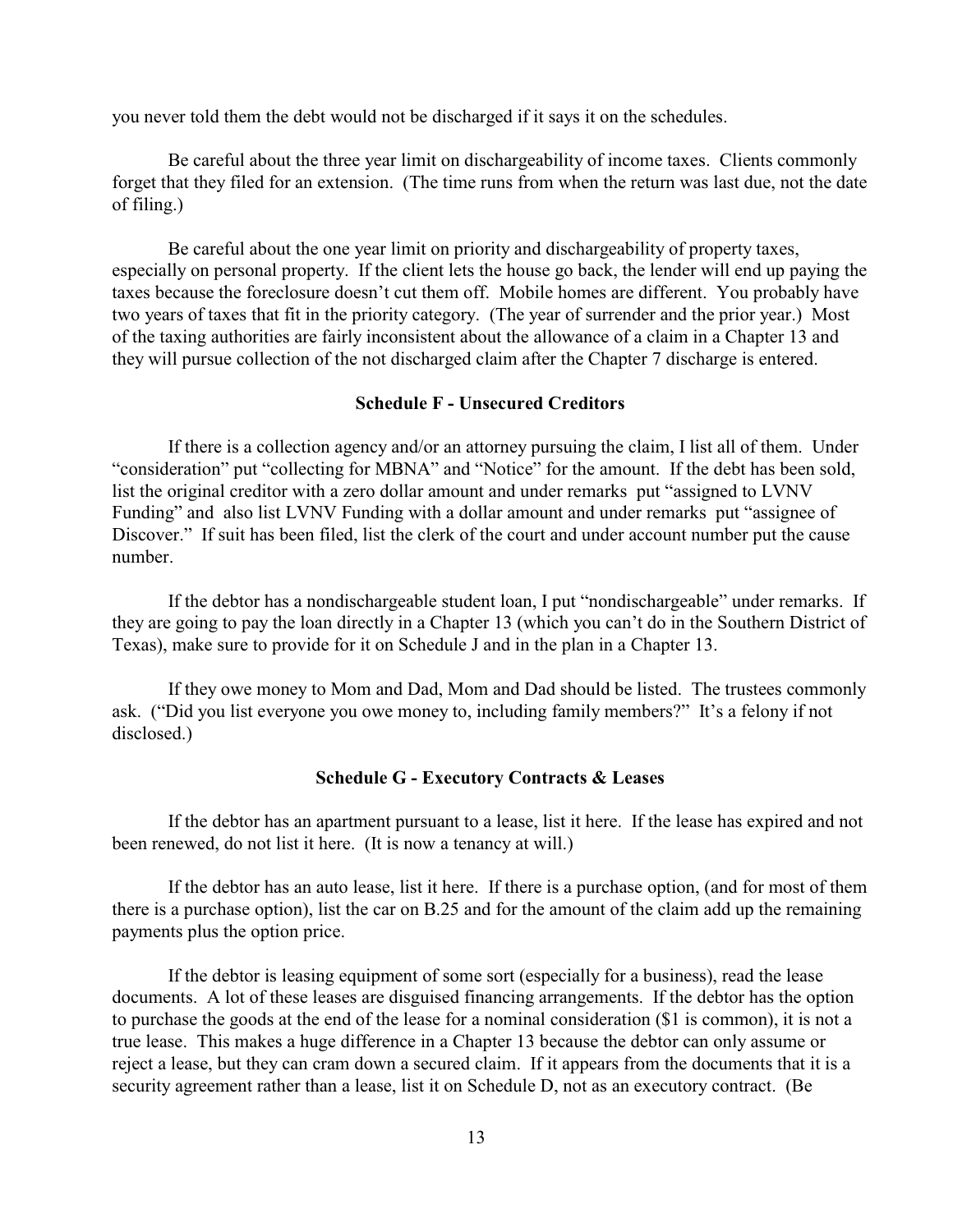careful though, Texas state law protects some of these "lessors.")

If the debtor is buying property under a contract for deed, list it here. List the property on Schedule A, also. I have heard a lot of debtor's and their attorneys argue at their creditor's meetings that "they don't have any interest in the property." (Seriously?)

Don't forget to assume or reject the lease(s).

#### **Schedules H - Co-Debtors**

Clients don't want to list Mom and Dad because they don't want them to know they are filing. However, they still need to be listed.

Make sure if you have a non-filing spouse who may be liable on *any* of the debt that is included in the bankruptcy, that you list him or her here. Also, make sure you explain that the nonfiling spouse's liability will not be discharged and the creditor has the right to pursue the non-filing spouse for that particular debt(s). I have my clients sign a "Non-Filing Disclosure Statement" that I have informed him or her of this possibility.

#### **Schedule I - Income**

For income we use the six month average from B22 assuming they had the same job for the entire six months. I have clients fill in a budget, but they frequently underestimate the amount of overtime they get.

Check the pay stubs for overtime, bonuses and commissions. Clients typically don't think they should "count" because they are not guaranteed.

For the deductions, make sure the client added them up correctly. (Clients always want to add medicare tax in with insurance.) If the client has a voluntary 401k deduction, that is not an allowable expense on B22A.

If no additional increase in income is anticipated, put in "None Anticipated". Don't leave this blank.

Look at the last six months of bank statements for deposits that may be income your Debtor has not told you about.

Make sure the information on Schedule I correlates with the information on (A) the Statement of Financial Affairs 1 and 2, and (B) the tax returns.

(Don't forget to count withdrawals from IRAs and 40lks when calculating Means Test Income.)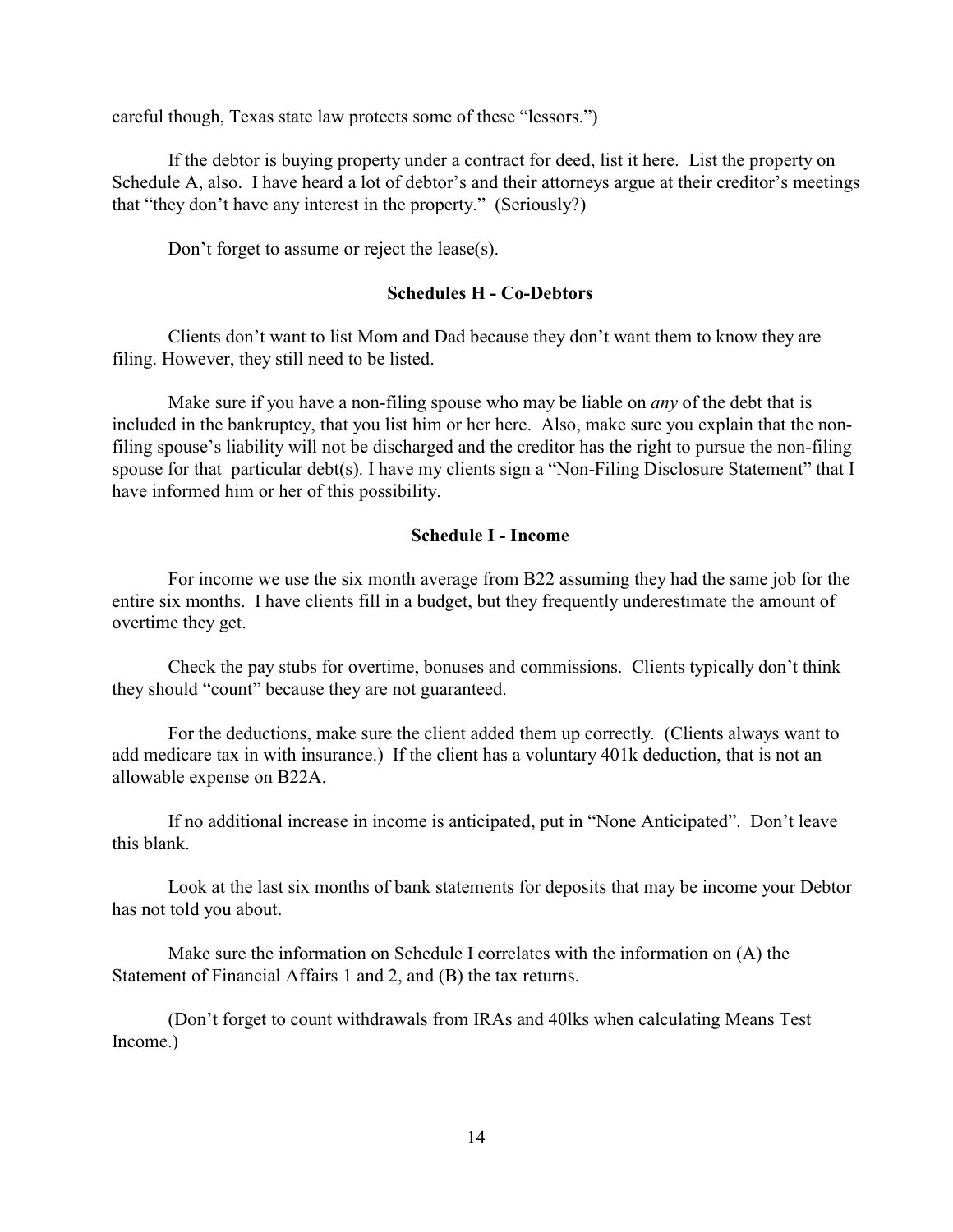#### **Schedule J - Expenses**

As a general proposition, use what the debtor is going to be paying for the foreseeable future, which may not be the current amount. For instance, if the client is surrendering the house they can't afford anymore, use the rent on the place they are about to move to, not the mortgage payment on the house they are not going to have anymore.

Ask if taxes and insurance and HOA dues are included in the mortgage payment. If not, make sure to list them separately on the budget. (Also, emphasize to your client that they really do need to set this money aside so they will have it available to pay in the next year when it comes due.) Some Chapter 13 Trustees will allow the debtor to pay future non-escrowed taxes and insurance through the Chapter 13 plan.

For utilities, use an average, not the most recent month (which is what most clients will give you). (Electricity will be higher in summer and lower in winter. Gas will be the opposite.) Include cell phones in telephone. I don't know how much this is any of my business, but some clients need to hear that they probably really can't afford cell phones for every family member, and DSL and 950 cable channels and an \$897 car payment.

Unless they live in their car, everybody has some home maintenance cost, even if it is only \$20 per month for cleaning supplies.

People typically underestimate their food costs. Unless they live at Mom's house, nobody only spends \$100 per month on food.

Unless they are a committed nudist who works out of their house and has their groceries delivered, everybody has some clothing and laundry costs.

Everybody has some medical expense, even it is just aspirin. And, what about eyeglasses or contacts? What about co-pays?

People underestimate transportation costs. The form we are stuck with does not break this down into its component parts. It not only includes gasoline, but oil changes, tires, batteries, license plates, inspection stickers and repairs. The farther they drive to work, the higher all these costs will be because they are putting more miles on the vehicle at a faster rate. The older the car, the higher repair costs will be. Some cars are more expensive to repair and maintain than others.

Everybody should have some amount for recreation, but the higher the number, the more likely you will be facing a 707(b) motion or an objection to confirmation. Netflix and movie rentals are entertainment.

If they have a budget item for charity, they should have an entry on SOFA #7. In a Chapter 13, they will need to show that they have done this historically if they are going to claim it as an expense during the Chapter 13. A deduction on their prior year's tax return(s) would be nice, too. Ask. If they have kids, they are probably donating something for school stuff, even if they don't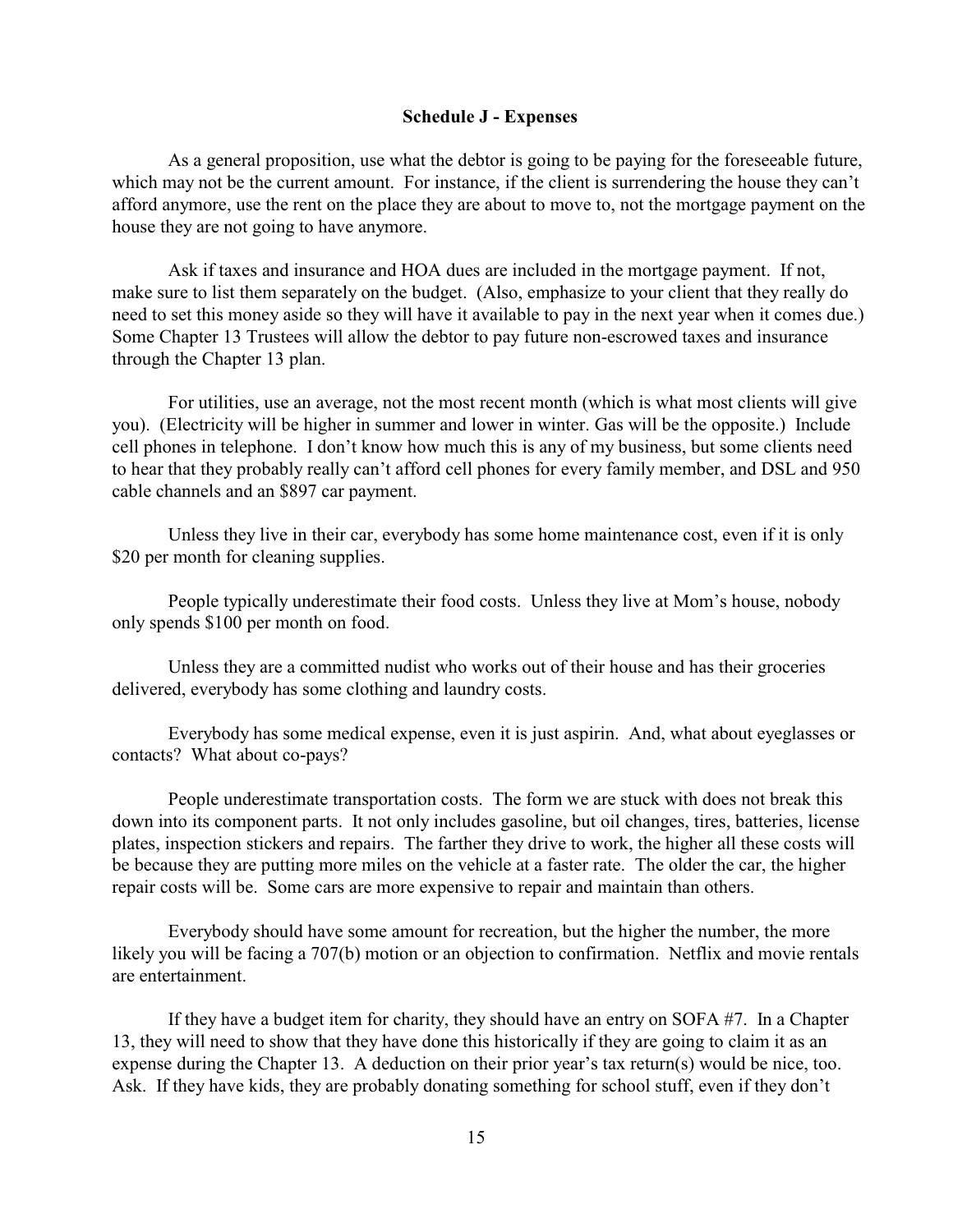bother to deduct it on their taxes.

If your client has a payroll deduction for health insurance and a budget item for health insurance, the trustee's will ask. Ask your client. Sometimes they will duplicate entries. If your client has a budget for life insurance, there needs to be an entry on B.9.

If the client is paying for auto insurance for adult children, the Chapter 13 trustee may make an issue out of it. (And, the UST may care.)

If the client is surrendering an auto or a house, or ..., don't put the payment on the budget.

If the client is going to pay an installment debt after the bankruptcy (a car loan or a student loan or furniture) or directly in a Chapter 13, put it under installment agreements.

If the client's mortgage does not escrow taxes, put it on the budget. (If your client's mortgage does not escrow taxes, you might want to suggest that they make monthly payments if they are in a county that lets you make partial payments.)

If the client pays child support that is not deducted from their paycheck, put it on the budget.

There is a space for regular business expenses. Itemize. If the client operates a business, be prepared to bring an income and expense statement for the last year and a year to date expense statement and the tax returns for any business (including corporations) for the last two years. Apparently, this is a common problem area. Debtors list the amount they take out of the business as their income. They need to list the gross revenue on Schedule I under "regular income from operation of business", and the expenses on Schedule J under "regular expenses from operation of business".

There is a space for other personal expenses. Itemize. (Haircuts, school activities and school lunches if they have kids, pet expenses. If they list pet expenses, list pets on Schedule B).

Several Chapter 13 trustees have said people need to be more careful about Amended I and J when they send over their application to incur debt. They say it is not unusual for people to show thousands of dollars of disposable income.) Also, they have commented it is not unusual to get Amended I and J where the disposable income is substantially different (higher and lower) than the plan payment. You either have a disposable income problem or a feasibility problem!

Be careful about duplication of expenses on I and J or within J. Clients typically enter child support both as a payroll deduction on I and as a payment on J. Same thing for health insurance. If they have a mortgage and they list property taxes and insurance as expenses, make sure to confirm that they are not escrowed. (This little mistake can quickly add up to several hundred dollars of disposable income.)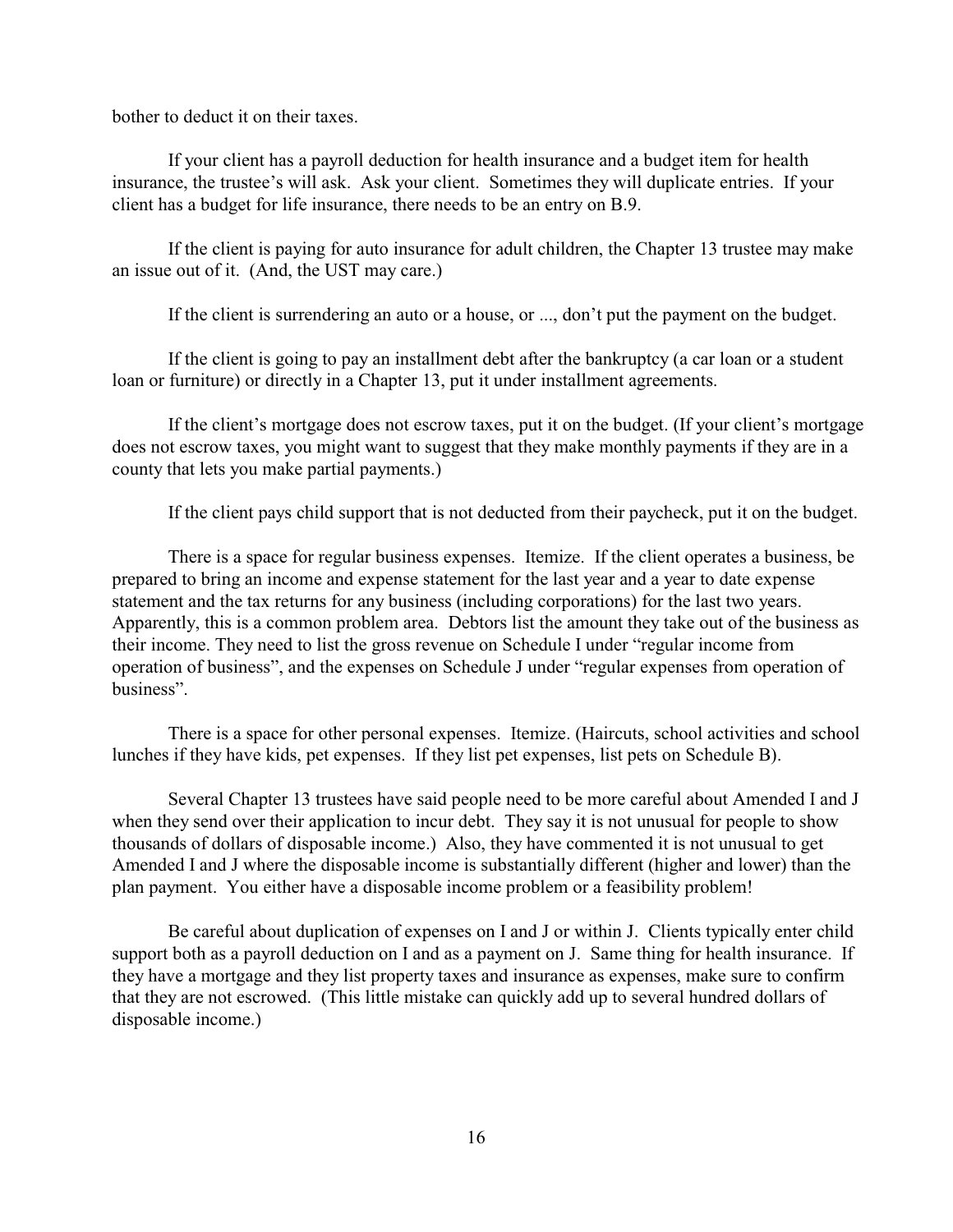# **Statement of Financial Affairs**

### **1. Income from employment or operation of business**

If the debtor receives wage income, list the gross amount received this year and for the last two years. If both husband and wife work, split out the amount of income by each by year. It is difficult for the Trustee/Court to analyze when the amounts are lumped together and one spouse loses their income.

If the debtor is self-employed, list gross revenue and net income as separate items. (The form only calls for gross, but the trustee will want to know what the net was.) If the client can generate them, bring copies of balance sheets and income statements for the same periods to the 341 meeting.

Make sure the information you provide here is consistent with the information on Schedule I and with the tax returns.

### **2. Income other than from employment or operation of business**

Disclose income other than from employment or the operation of a business. Typical other sources are unemployment compensation, child support, disability payments, social security, retirement distributions, and retirement payments. Less common are royalty payments and rental income and stock sales. This is one area where looking at the tax returns helps.

Make sure the information you provide here is consistent with the information on Schedule I and with the tax returns.

# **3. Payments to creditors**

- a. This seems straightforward, but it always seems to confuse clients. They commonly fail to list house and car payments. Some general blurb like "regular monthly payments" is not sufficient because it fails to adequately identify the recipients of the payments. If the client rents, list payments to the landlord. If the client has paid off some of their credit cards, you not only need to list it, you need to explain to your client what a preference is and what the consequences are.
- b. Insider preferences are a real problem since the look back time is one year instead of 90 days. If your client lists a debt to a family member, confirm whether or not payments have been made on the debt. (The trustee will ask. You don't want to hear the wrong answer for the first time at the 341 meeting.) This is where you really need to explain what a preference is and what the consequences are. Christmas ain't gonna be real fun if Dad just got sued by the trustee to recover the payments the debtor child has been paying back on the loan that Dad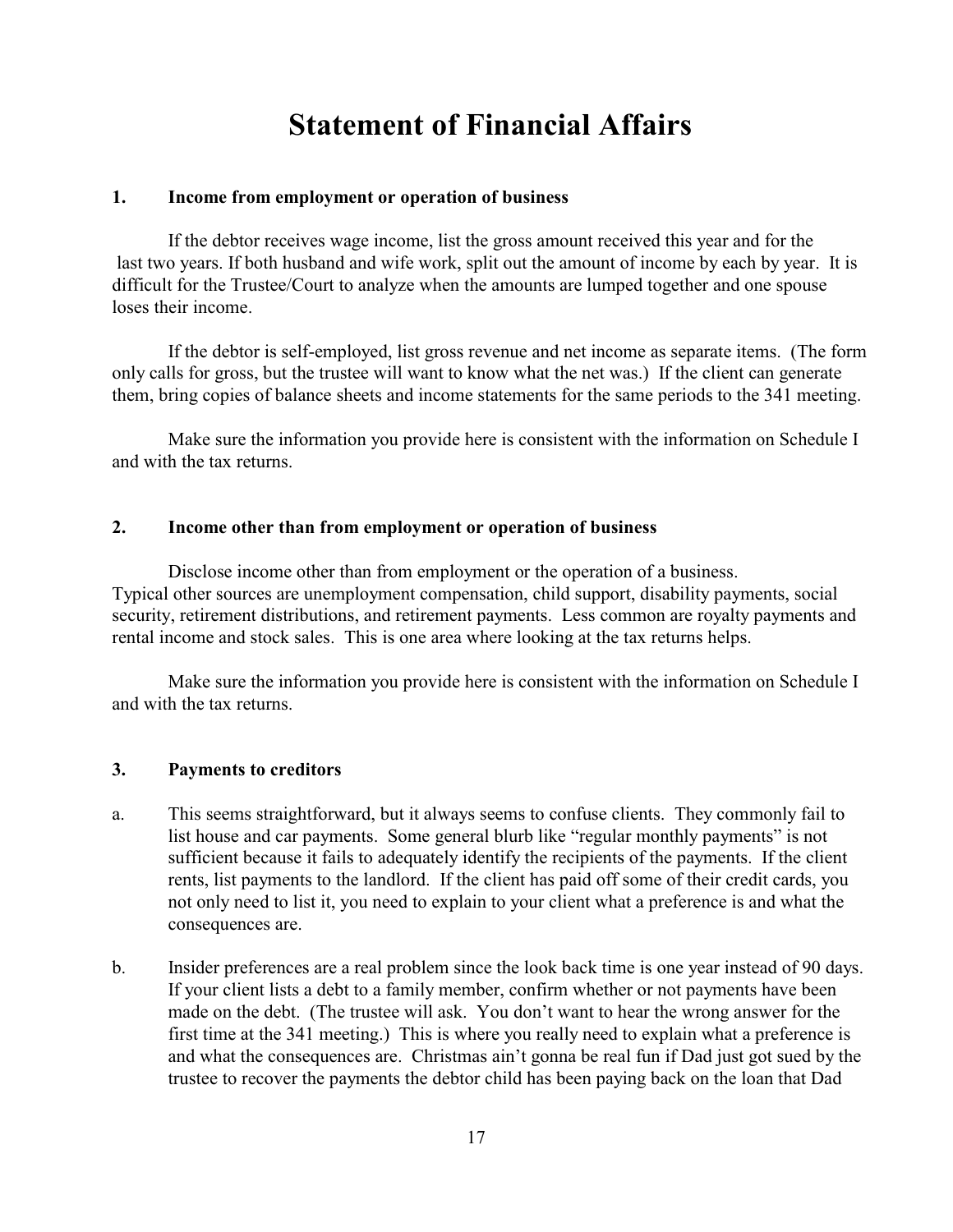never really wanted to make in the first place.)

# **4. Suits and administrative proceedings, executions, garnishments and attachments**

a. Ask. If your client tells you that there was a lawsuit several years ago and they don't know whatever happened, you might want to confirm whether there are any abstracts of judgment recorded. If you don't and there is one and you don't get it avoided, you may be hearing about it somewhere down the road. (You may want to have a paragraph in your engagement letter that excludes this responsibility.)

If your client has a support modification or collection action, list it.

b. If your client has had a wage garnishment for child support or student loans, list it. If the sheriff has seized property to satisfy a judgment, list it.

# **5. Repossessions, foreclosures and returns**

If your client has had a car or boat repossessed or a house foreclosed upon, list it. If the foreclosure deficiency is what prompted the bankruptcy filing, I would list it even it was more than a year ago. If your client lists an unsecured debt to a car lender, but no repo, ask when it happened. A lot of clients will tell you that they didn't have a repo, they "turned it in." Clients seem convinced there is some legal distinction.

# **6. Assignments and receiverships**

a. and b. State court receiverships. You may see this with a small business, but I have never seen one in a consumer case.

# **7. Gifts**

If your client puts charitable contributions on their budget, there should be an entry here. There should also be an entry on their tax returns if they are going to try to justify in a Chapter 13.

If your client has been giving money to help out a family member, it should be listed here.

# **8. Losses**

This is fairly self-explanatory, but you should ask. If the client has an insurance claim which hasn't been resolved yet, it is an asset. If it is a property damage claim and the insurance company cuts the check directly to the client (which is not unheard of where the insurance is not escrowed with the mortgage payment), it will not be exempt (unless you are able to use the wildcard under federal exemptions.)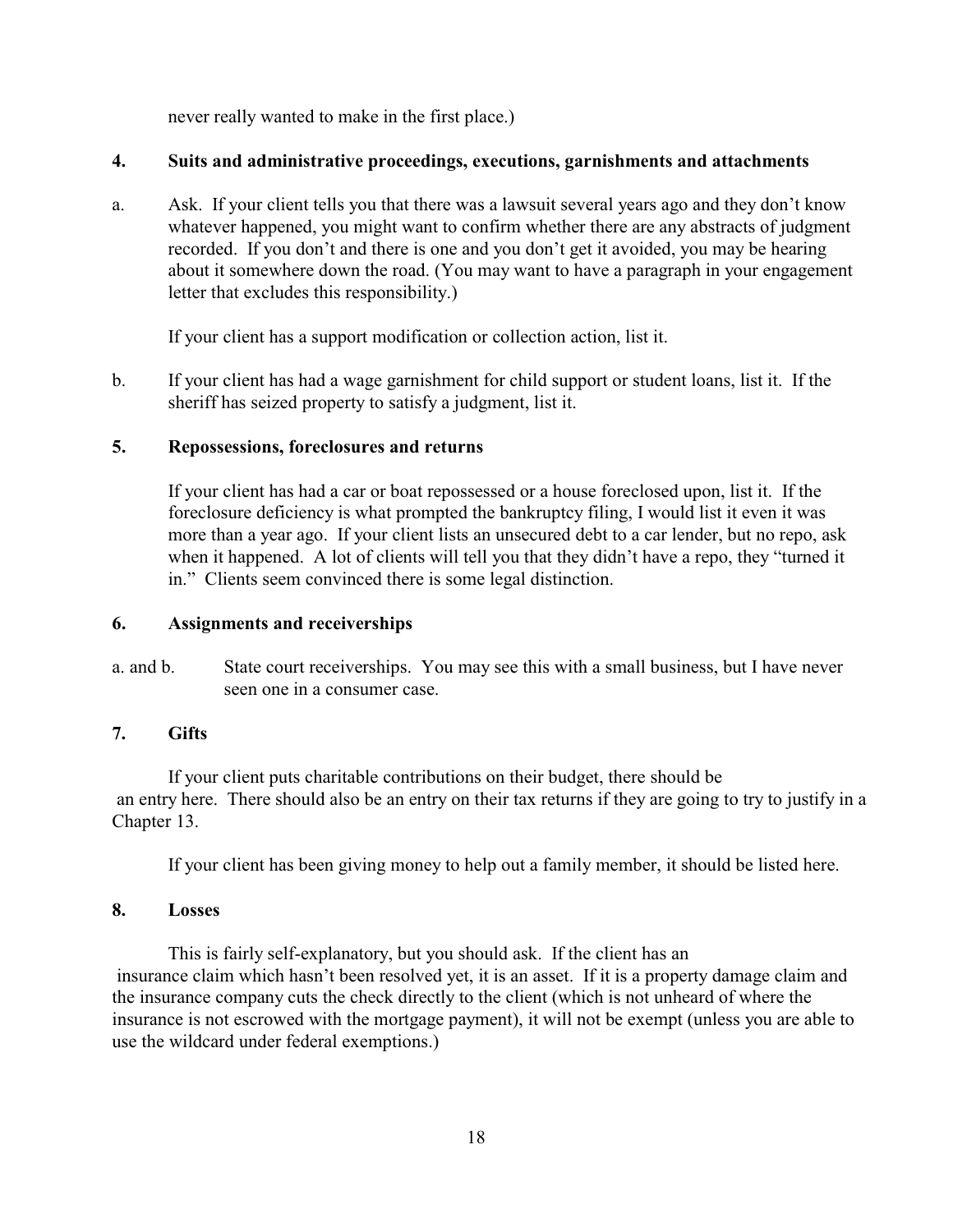### **9. Payments related to debt counseling or bankruptcy**

If this is a second, or third, or fourth filing, list the attorneys fees from the prior case paid within the last year. It is not unusual for our clients to have seen another lawyer a year ago and paid a consultation fee.

If your client tried a debt consolidation service, list it here. It also lets everybody know that your client made some effort to repay their debts before they filed. I would also list on Schedule B a potential claim against the debt consolidation service - especially if payments were recently made (preference action) and bankruptcy disclosures were not given to the debtor. (The same disclosures we are required to give our clients are required to be given to a consumer if that company advised them not to file bankruptcy, or something along those lines.)

*Don't forget to list the credit counseling company fee if your debtor pays it directly.*

### **10. Other tranfers**

This is a question which frequently contains material omissions. If the debtor sold a house in the last year, the information goes here. You should list the sale price and what happened to the proceeds (i.e., \$124,000 net sale price, \$117,000 paid to first lien holder.) If the debtor transferred any substantial asset, it needs to be disclosed. Clients who thought they were being smart and creative by transferring assets aren't going to want to admit that they did this. You, as the attorney, don't want to aid and abet. I usually list tranfers of houses in the last two years, because although the form asks for one year, the trustees usually ask about two.

If the debtor bought a car within the last year, did they trade something in or make a down payment? If so, it is a transfer.

#### **11. Closed financial accounts**

Clients always put accounts they *intend* to close here. Ask. If you list it as closed and they bring the bank statement that shows it isn't, you are inviting more questions.

I list IRAs and 401k's here also.

#### **12. Safe deposit boxes**

If they have one, put it down and ask what's in it. (It's usually wills. Explain that probably isn't a great idea.)

# **13. Setoffs**

Landlord offsets are not uncommon. Occasionally, we see a bank offset. This is more common with business accounts.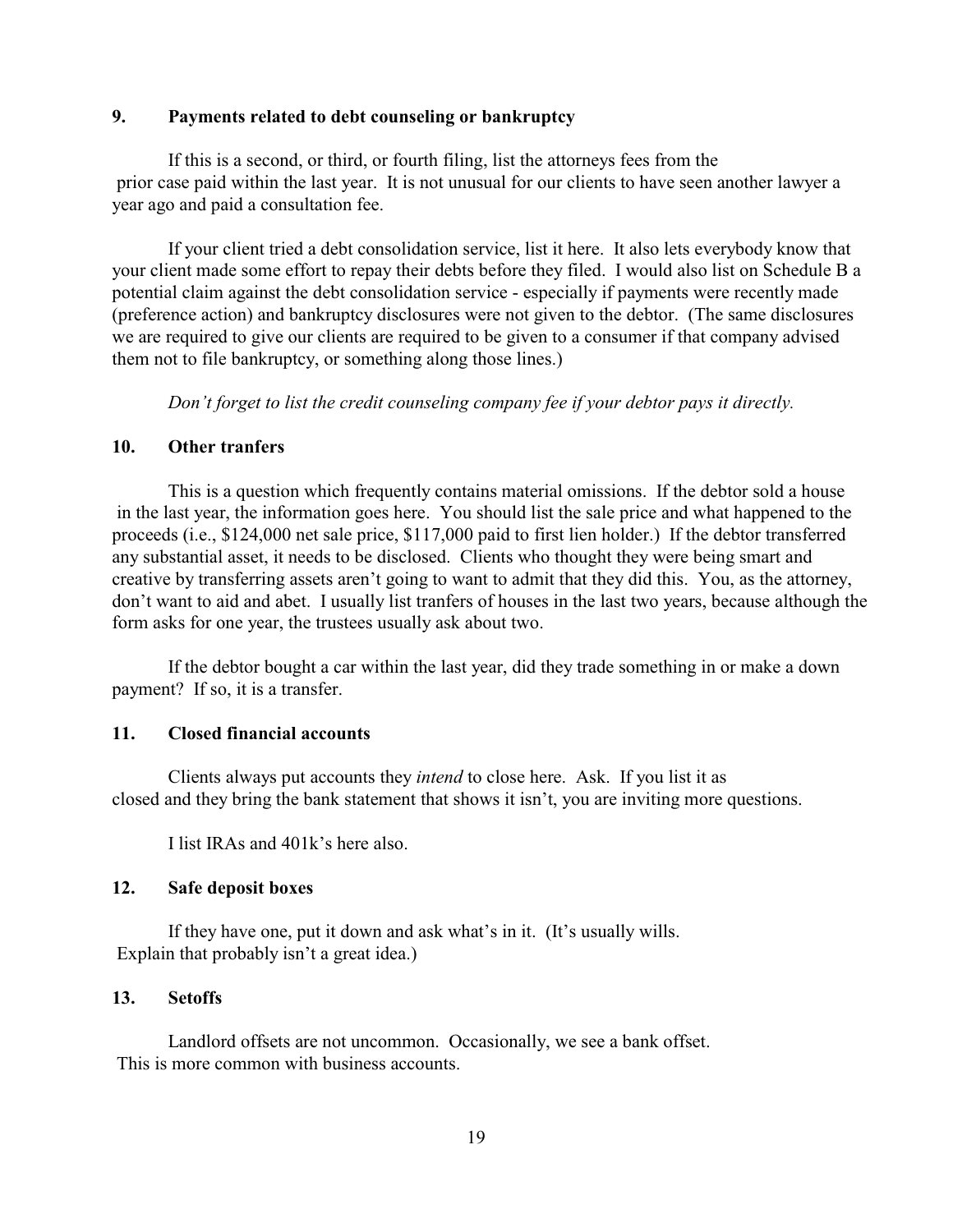### **14. Property held for another person**

We see a lot of young couples who have furniture or a car that belongs to a parent. List it.

We also see a lot people who have a computer that belongs to their employer. List it.

Also, cable box receivers belong to the cable company; therefore, they should be listed here.

# **15. Prior address of debtor**

Don't put the current address here. Check the dates. I get clients who give me their address history since kindergarten. We really don't care where they lived in 1990.

# **16. Spouses and Former Spouses**

Current (if the debtor is married but the spouse is not filing) AND former. Although the question does not call for it, I usually put the year of marriage and the year of divorce. Recently, I have seen a lot of widows and widowers, so I also include the date of death of the deceased spouse.

# **17. Environmental Information**

Your tax dollars hard at work. I have never seen this issue on a consumer case.

# **18. Nature, location and name of business**

If the debtor had a business - even if it was just a corporation or a dba and they never did anything with it, it needs to be disclosed. If it is a dba, it also needs to go on the petition. For a corporation or a d.b.a., it probably needs to also go on B.12, unless the corporation was actually dissolved. (The fact they shut the corporation down does not mean it stopped existing as a legal entity.)

**Questions 19 - 23** must be answered if the debtor has a business or corporation.

**Question 24 is for Tax Consolidation Group**. (I have never had to complete this section.)

**Question 25 is for Pension Funds**. (Again, I have never had to complete this section.)

# **Rule 2016(b) Statement**

See Section 329 and Rule 2016(b)

I have heard Trustees say they routinely get cases without a 2016 disclosure. If so, you aren't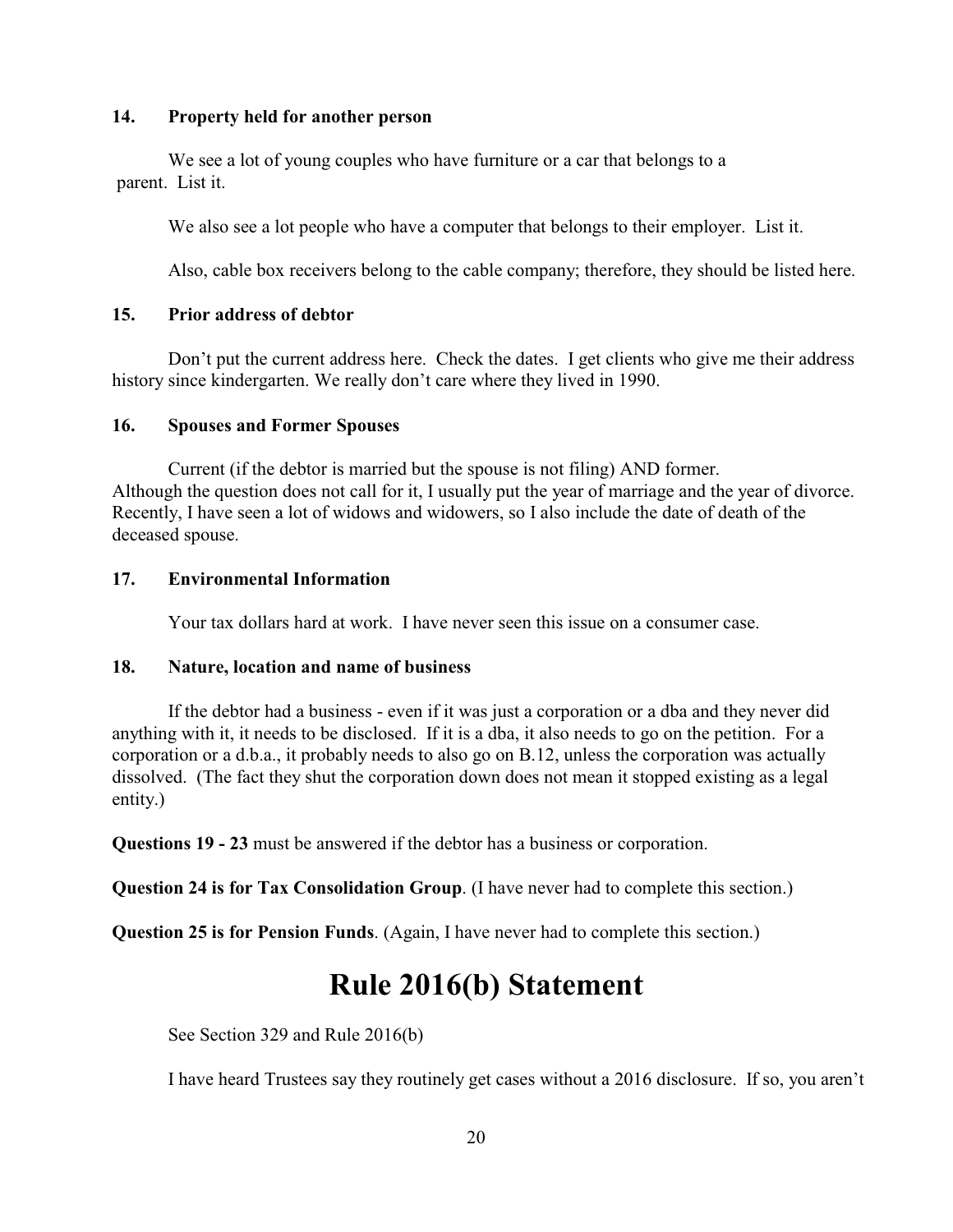going to get paid your attorneys fees through the Chapter 13 plan. Another common mistake is for the amount in the fee disclosure not to match the amount in the plan and/or Schedule E and/or SOFA #9.

For the sake of uniformity, DO NOT include the filing fee in your fee disclosure. We all know how much the filing fee is. What the trustee needs to know is what YOU are getting paid, not what the Clerk's office is getting paid. Please don't confuse the issue. On SOFA #9, I put the amount of the fee I was paid up-front and add the following language "+ filing fee + credit report".

# **Statement of Intent**

This is filed in a Chapter 7 case.

# **Chapter 13 Plan**

This doesn't seem to be as big of a problem area but there are a few things that keep cropping up.

If you have a secured claim, make sure to list an interest rate (unless it is a home loan incurred after 1994 - then it is 0 interest). Preferably, the correct interest rate. For instance, in Texas, property taxing authorities are statutorily entitled to 12% interest. Why fight the inevitable?

If you are paying a student loan directly, provide for that in the plan.

# **Conversion Schedules from Chapter 13 to 7**

(See U.S.C. § 1307, Bankruptcy Rules 1017 and 1019)

Conversion schedules must be filed not later than 14 days after conversion of the case unless the court orders otherwise.

The UST's office in Houston has advised us that they are reviewing cases converting from Chapter 13 to 7 for 707(b)(3) issues and for bad faith conversions. Remember, a new time period for filing a motion under § 707(b) or ©), a claim, a complaint objecting to discharge, or a complaint to obtain a determination of dischargeability of any new debt shall commence under Rules 1017, 3002, 4004, or 4007.

When a case is converted from Chapter 13 to 7, you should file a new Schedule I, Schedule J, and new Schedules A, B and C if Debtor acquired or gave away, sold or transferred any property during the Chapter 13.

If a Statement of Intention is required, it must be filed within 30 days after entry of the order of conversion or before the first date set for the meeting of creditors, whichever is earlier.

If the Debtor has entered into or assumed any leases after the filing of the petition but before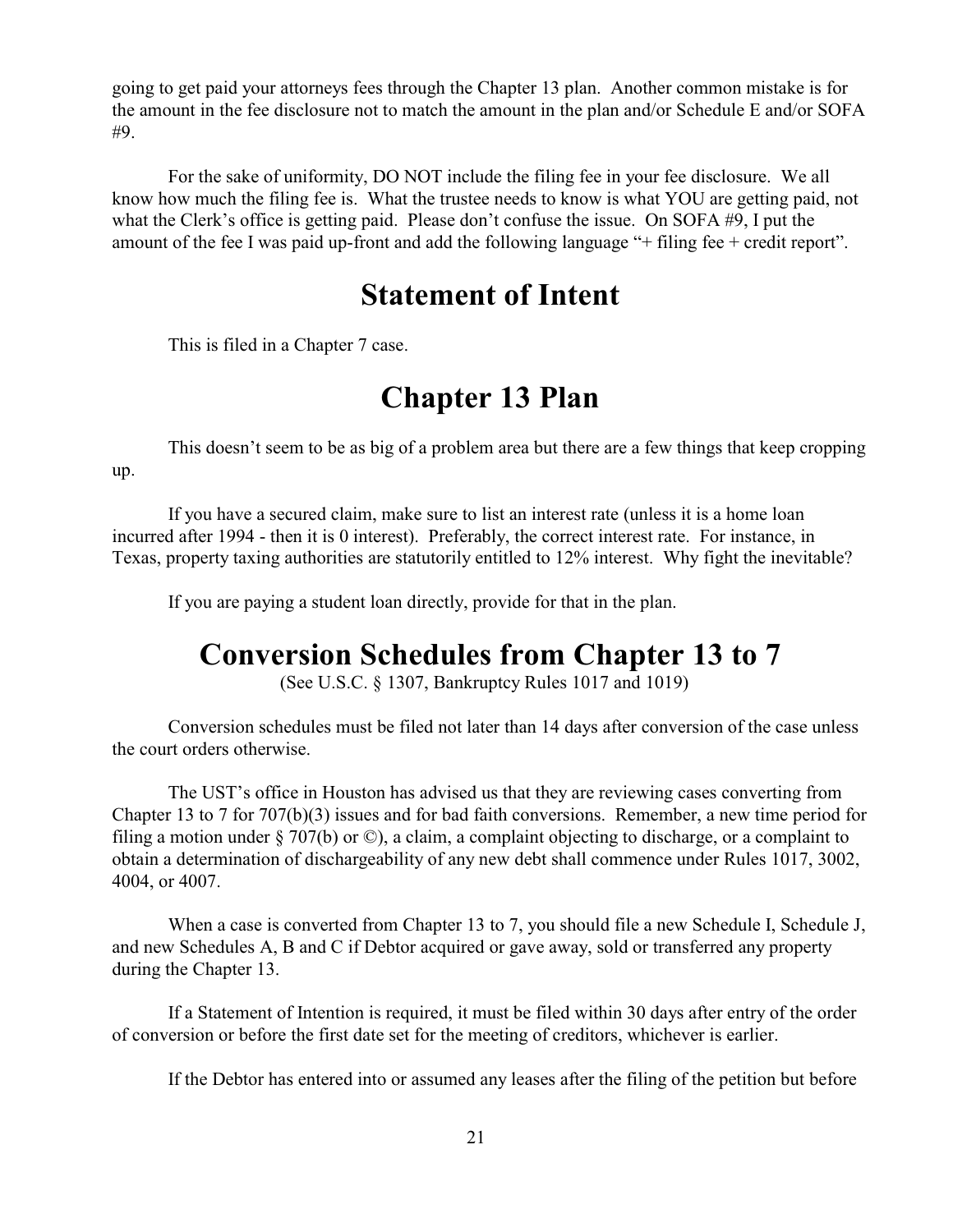the conversion, you will need to file an amended Schedule G.

Don't forget you can discharge any debt the debtor incurred during the Chapter 13 (such as medical bills). If the Debtor has incurred new debt, you will want to file amended Schedules D, E and/or F.

Our UST stated it would be very helpful if we attach a statement to the conversion schedules or in the Notice of Conversion why the Debtor's Chapter 13 failed or why the case is being converted.

# **PRACTICE POINTERS**

It is very important to proof your schedules before filing them with the court.

**ALWAYS** cross check your schedules. For example, if the client has a pet expense on Schedule J, make sure pets are listed on Schedule B.

Look at tax returns. Is the debtor receiving rental income? Does the debtor have stock?

Look at divorce decrees for assets that have not been disclosed to you.

Look at homeowner policies for "riders". Ask if the client has ever used another Social Security number or tax ID number.

If client has large medical bills, inquire as to whether they were incurred due to an accident.

Ask about tax refunds. If they have one coming, ask how much. Debtors may need to change their withholdings. Around October of each year I double check with the Debtors to see if they expect a tax refund for that year. If they do and they use the money to pay property taxes or for some other large item, you may need to delay the filing so that they get their tax refund and are able to spend it before the case is filed and they lose the money to the Trustee.

Ask if their vehicles are financed. I have found many debtors believe their car is not financed even though they have used it as collateral for a loan. They will tell me it is paid off - even though it has a loan against it.

Ask if the client is a signatory on someone else's bank account. If so, they may want to have their name taken off the account.

Ask where the client banks. If he or she has an account with Wells Fargo, you should advise them they should open a bank account with another bank as Wells Fargo runs a report every night to see which of their customers have filed for bankruptcy. Wells Fargo will then freeze the bank account until the Trustee or Court authorizes the release of the funds.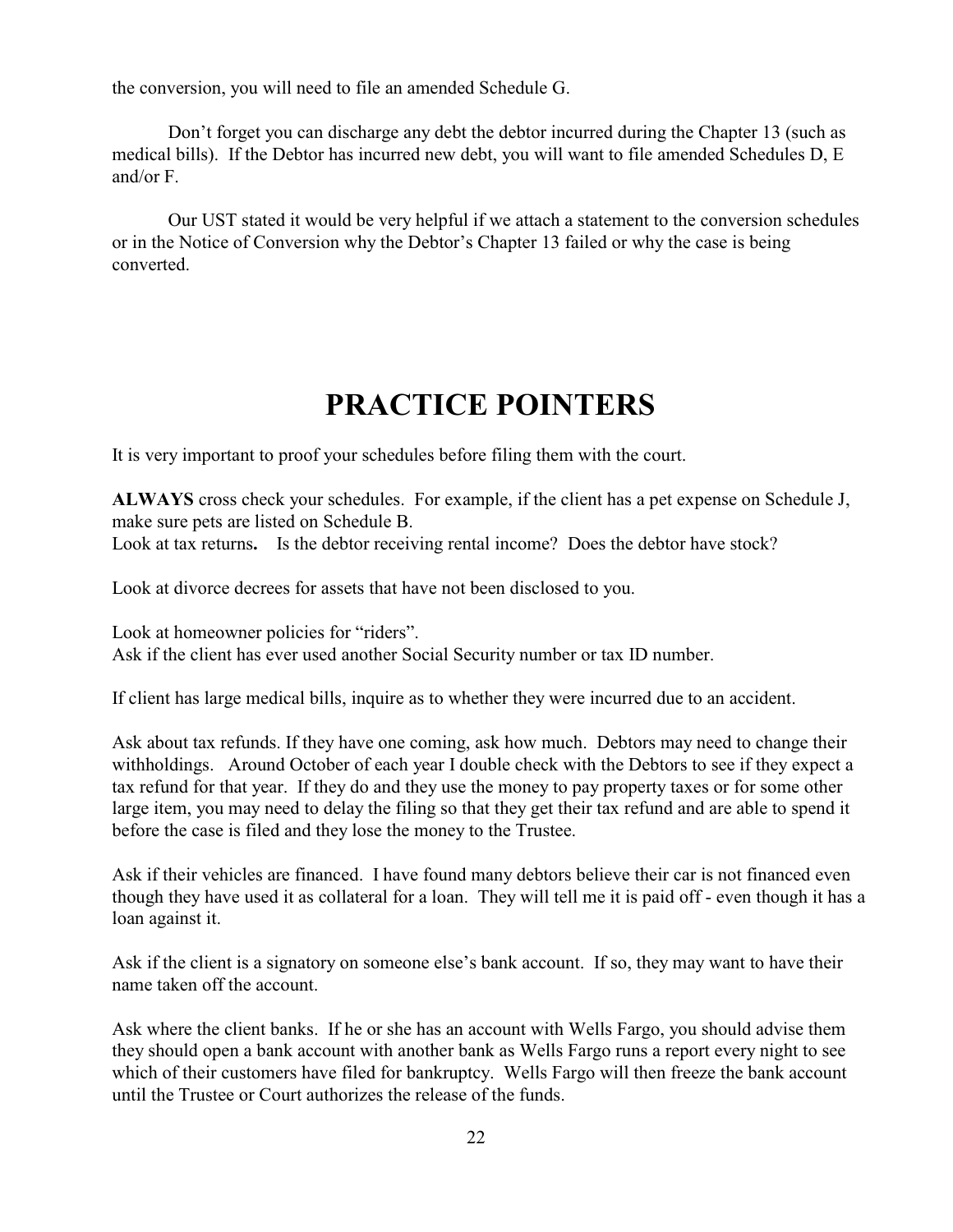Also advise clients that if they owe the bank they bank with money, they should close that bank account.

Ask client if he or she is holding anything that really belongs to someone else.

Ask client if anyone has died and left him or her an inheritance that he or she has not yet collected.

Ask if anyone is holding assets for him or her in their name.

Ask if they have taken a loan or cosigned a loan for someone who was unable to get credit themselves.

If a client has a business or businesses, remember the business should be listed in at least five places (six if you include Schedule C). It should be listed on the Petition, Schedules B & I, SOFA, and B22c. Also, look at the corporate tax return to determine the amount of capital stock. This is the value that must be on Schedule B. Trustees look for this!

If a client states they have no books, ask if they have a Bible. This is a book!

If the client owes taxes to the IRS or state agency, advise your client you are not a CPA and that you recommend he or she to consult with their accountant.

If the client is upside in their home, or if the client has little or no equity, ask about the need for home repairs. I often find when I go in more detail with the client about the cost of keeping the home versus surrendering it, many decide to surrender the home.

If the client has acreage, ask about farm equipment such as tractors.

If client has livestock, ask about feed.

If a client tells you he or she has no personal property - ask what they sleep on? Who owns the bed or sofa?

If debtor lists an amount in expenses for charitable and /or tithes, make sure there is a matching item on SOFA.

If debtor has pet expenses on Schedule J, make sure a pet(s) is listed on Schedule B.

Failure to list claims such as personal injury claims, DTPA, FDCPA, FCRA, etc. may *BAR* client from pursuing the claim(s).

When questioning client about inheritances, ask if parents, spouse, etc. are in good health. If not, they may want to advise the other party to change their will for the duration  $+ 6$  months from date of filing to keep the inheritance from coming into the estate. The person can always add the debtor to the will after the time expiration.

If debtor is self-employed, he or she should have an item on Schedule J for 1040 taxes.